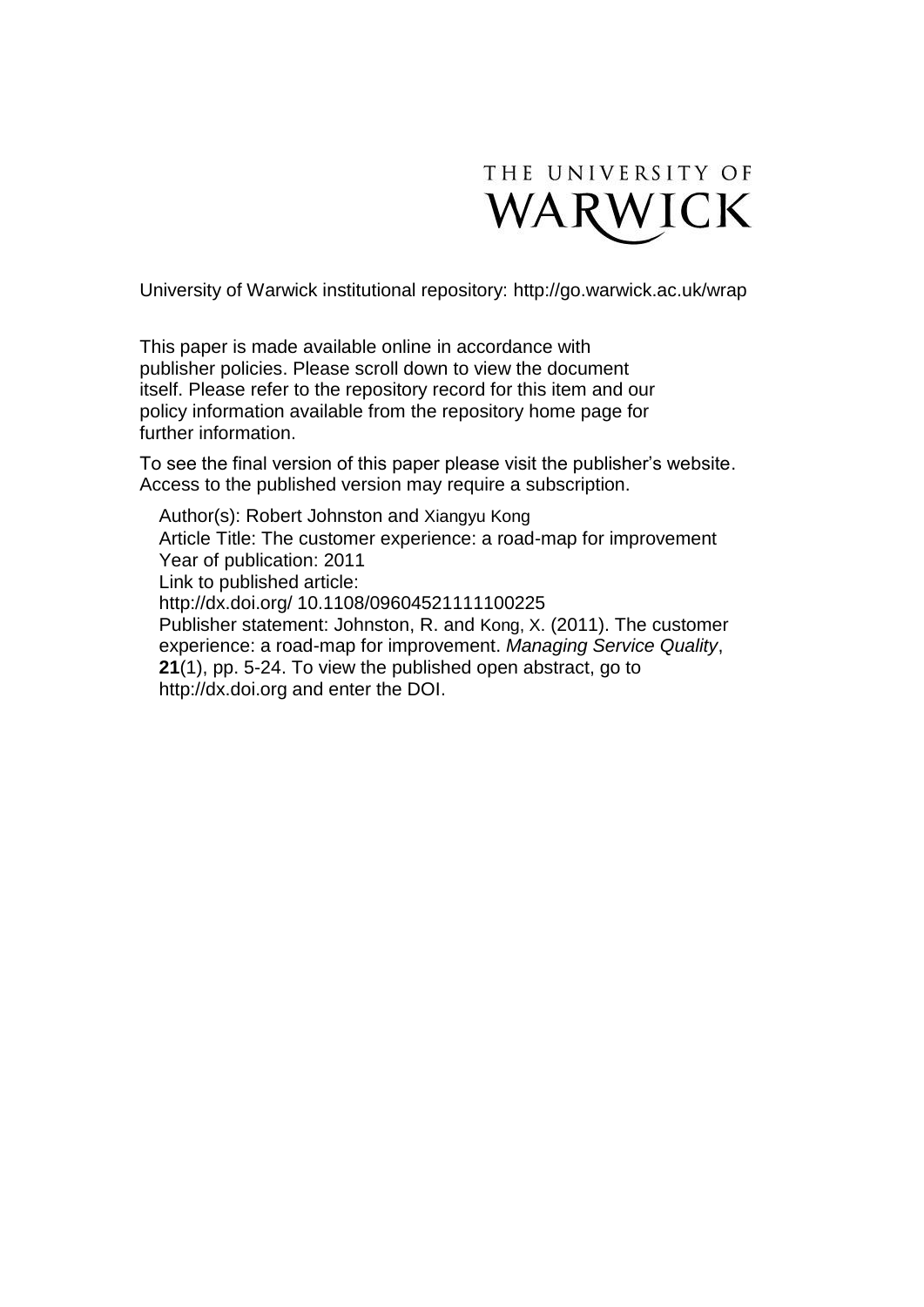# **The Customer Experience: A Road Map for Improvement**

Robert Johnston and Xiangyu Kong Warwick Business School University of Warwick, UK Email bob.johnston@wbs.ac.uk

# **Structured abstract**

**Purpose:** This paper attempts to respond to the call to help organisations systematically engineer their customer experiences. Its objective is to investigate how organisations actually go about designing and improving their customer experiences.

**Design/methodology/approach**: Four organisations were chosen for this exploratory study; one business-to-business company, one business-to-consumer company, one utility and one public sector organisation. This longitudinal study over a period of four years collected data from participant observation, discussions, internal reports and from secondary data.

**Findings:** Despite the differences between the four organisations they appear to have taken, independently, the same approach to bring about improvements to their customer experiences. This paper proposes a ten stage "road map" to improvement which develops the existing models.

**Contribution:** The study makes four theoretical contributions including a definition of a customer experience and its difference to a service, it provides some empirical support for the existing stage models which it has develops and extends into a ten stage model. It has also identified the "triple bottom line" as the outcome of customer experience design not simply an improved experience.

**Practical implications:** This study identifies the critical importance of mindset change in the design of customer experience improvement programmes and the ways in which customers can be directly engaged in the design and improvement process. Importantly it provides a road map which organisations can use as a base for improving their customer experiences. It also suggests that it is useful to have clear objectives in three areas: customer, staff and cost efficiency and use them to assess the benefits of improving the customer experience.

**Originality/value:** The study organises the current literature on the customer experience, distinguishes between "service" and "experience", and provides a research-based road map for improving the customer experience.

**Research limitations:** Main limitations were that the in-depth, longitudinal study covered just four organisations and from a mix of sectors. Further work is needed to further test the findings in more organisations**.**

## **Research Paper**

Accepted for publication in Managing Service Quality, 2011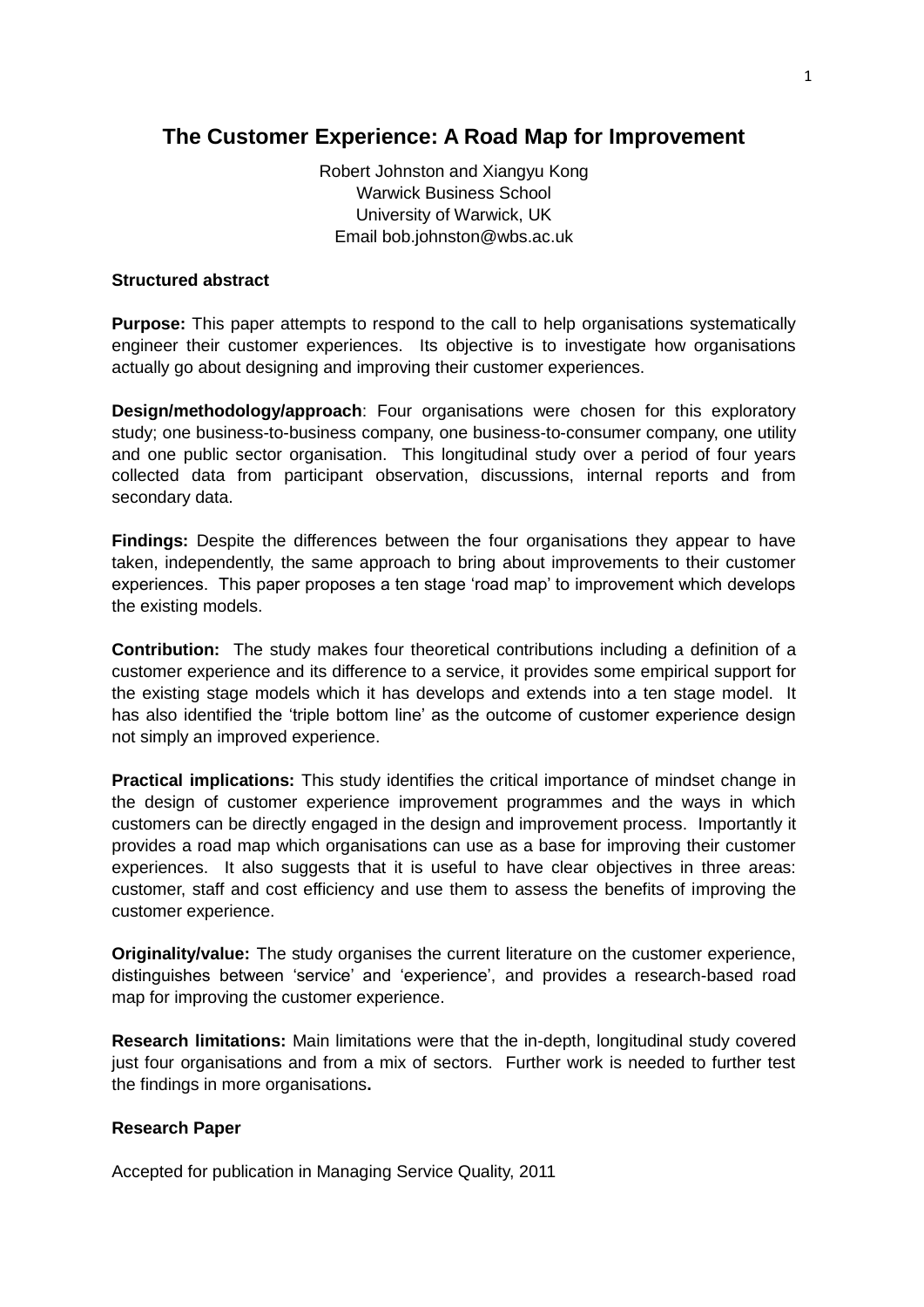# **The Customer Experience: A Road Map for Improvement**

### **Acknowledgment**

We are indebted to Professor Scott Sampson from Brigham Young University for his considerable help and expertise with the literature section defining an experience and a service.

### **Introduction**

Pine and Gilmore (1998 and 1999) were some of the first writers to address the notion of the customer experience (see also Carbone and Haeckel 1994 and Johnston 1999). In their paper in 1998; "Welcome to the Experience Economy" and their book the following year; *The experience economy – Work is theatre and every business a stage,* Pine and Gilmore observed that as services are becoming more commoditised leading-edge companies are competing on experiences.

The idea of the customer experience appears to have resonated with practitioners and academics alike and many managers and service researchers now talk about the customer experience. However, research on the customer experience appears to be in its infancy, certainly compared to service related topics such as service quality and loyalty. Furthermore, the customer experience is sometimes seen only as an issue for "entertainment" type organisations such as theme parks (experience-centric organisations – see Zomerdijk and Voss 2010). However the literature suggests that whatever the service (or indeed product) a customer is buying or receiving, that customer *will* have an experience; good, bad or indifferent, i.e. a service always comes with an experience (Carbone and Haeckel 1994) and that all service encounters provide an opportunity for emotional engagement, however mundane the product or service might be (Berry and Carbone 2007, Voss and Zomerdijk 2007).

A challenge that seems to be emerging from the literature is how can organisations systematically engineer their customer experiences (Carbone and Haeckel 1994) in order to achieve the "triple bottom line" i.e. to make them not only better for the customer but also better for the organisation"s staff and better for its "bottom line" i.e. cheaper and more efficient (Bate and Robert 2007, H.M. Government 2007). This paper attempts to respond to this challenge. While there is a literature on service quality improvement focused primarily on delivering better service for the customer, the customer experience literature appears, in the main, to be limited to coverage about the nature of the experience and the provision of a number of operational tools and techniques. There appears to be a knowledge gap about how, at a more strategic level, organisations can go about improving specifically their customer experiences to try to achieve a triple bottom line. Thus the objective of this paper is to take a grounded approach to customer experience design and improvement and investigate how organisations actually go about designing and improving their customer experiences.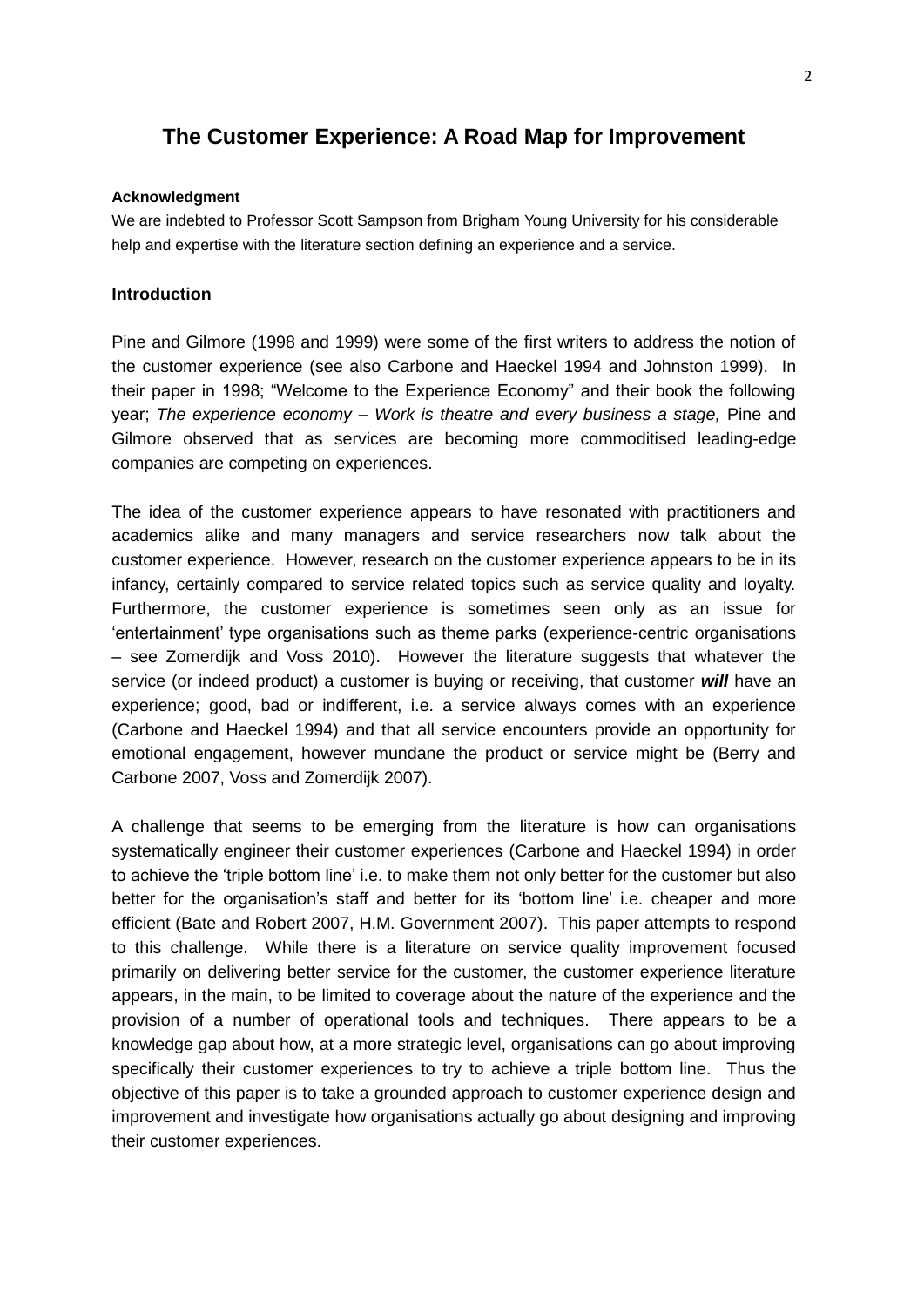## **The Customer Experience Literature**

There appear to be three main areas covered in the current literature; why is the customer experience important? What is a customer experience? And importantly for this paper: how do organisations go about designing a better customer experience?

#### The importance of the customer experience

Several authors (see for example Pine and Gilmore 1998 and 1999, Shaw and Ivens 2002, Voss 2003, Prahalad and Ramaswamy 2004, Meyer and Schwager 2007), have made the point that the customer experience may provide a new means of competition. Providing a good experience is also important because it affects customer satisfaction (Liljander and Strandvik 1997), delivers customer loyalty (Yu and Dean 2001, Pullman and Gross 2004, Mascarenhas *et al*. 2006), influences expectations (Johnson and Mathews 1997, Flanagan *et al*. 2005), instils confidence (Flanagan *et al*. 2005), supports the brand (Grace and O"Cass 2004 Berry and Carbone 2007) and also creates emotional bonds with customers or, conversely, leads to emotional scarring (Pullman and Gross 2004).

However, despite these benefits, the limited amount of research in this area suggests that good customer experiences are not prevalent. For example, a recent survey by Bain & Co. of 362 companies, across several industries and their customers, found that 80 per cent of the senior executives interviewed said they provided a superior customer experience, but just eight per cent of their customers agreed (Coffman and Stotz 2007).

#### Customer Experience

There appears to be a good deal of confusion in the literature about the definition of an experience and its difference to a service. The first step is to try to clarify this, starting with the definition of a service.

There is an enormous range of services available from a vast range of organisations, including business-to-business, business-to-consumer, the public sector and voluntary organisations. It is therefore perhaps not surprising that there appears to be no single, agreed and comprehensive definition of what a 'service' is (Haywood-Farmer and Nollet 1991, Sampson and Froehle 2006). Services are sometimes defined as something intangible (see for example Gummesson 1987), however many services also include some tangible elements (Johnston and Bryan 1993). While there is as yet no agreed definition of service there are the beginnings of an emerging consensus. A product is a thing whereas a service is an activity - a process - which involves the treatment of a customer (or user) or something belonging to them, where the customer performs some role in the productive activity, i.e. the steps in the service process (Wild 1977, Sampson 2005, Sampson and Froehle 2006). Defined as such, 'service' is much more than the point of staff-customer interaction, sometimes referred to as customer contact (Chase 1981) or the moment of truth (Normann 2000).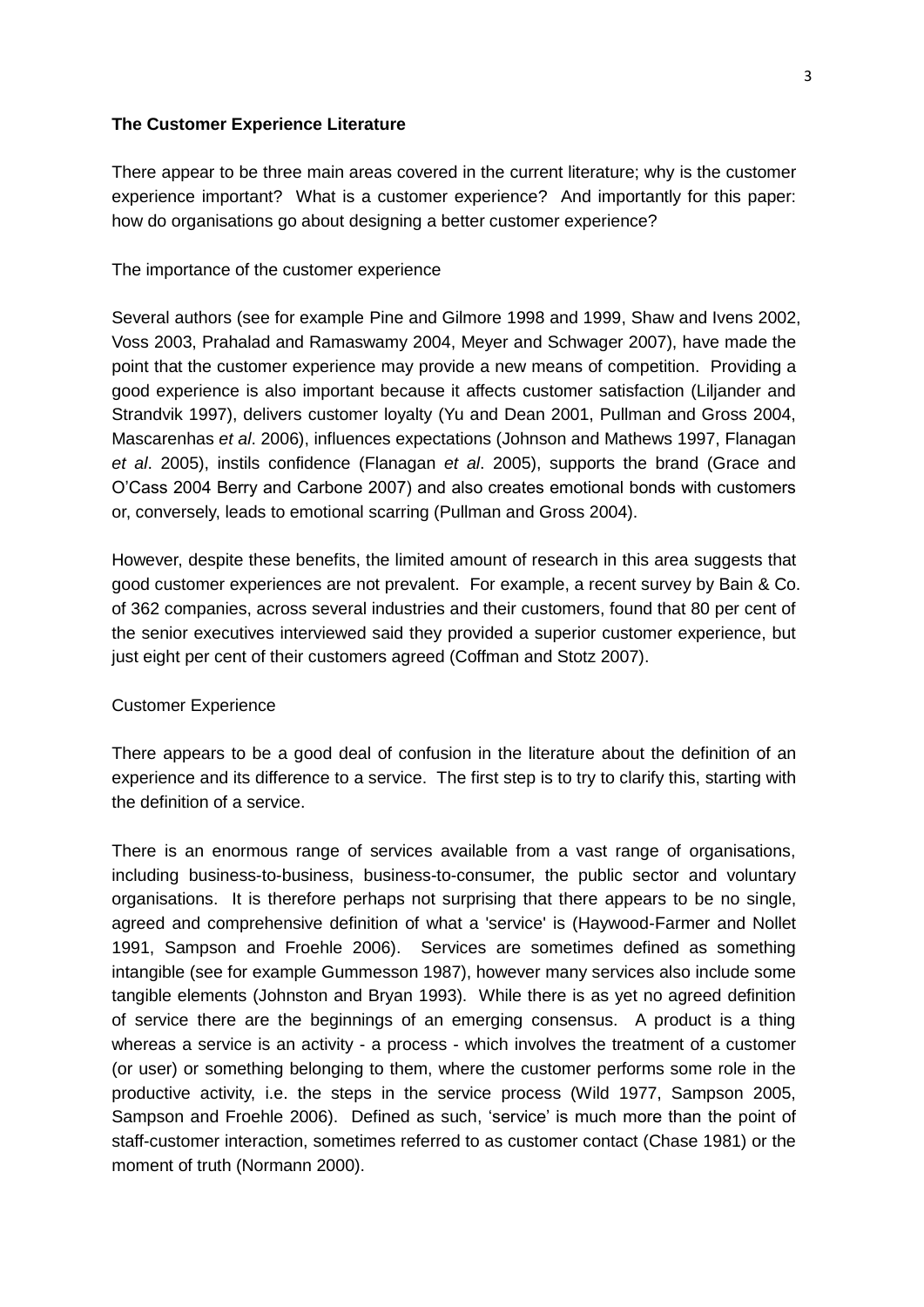To make sense of the existing literature it is helpful to consider two perspectives on service, the service provided from the operation"s point of view and the service received from the customer"s point of view (see Figure 1) (Ding *et al.* 2010, Johnston and Clark 2008).



Service received

Figure 1 The operations and customer perspectives on service (adapted from Johnston and Clark 2008)

The operation uses its input resources, such as labour, materials, information, technologies, equipment, and customers (or something belonging to them), to design, create and enact the service together with the customer (the service process). (This is sometimes referred to as the transformation process, Slack *et al*. 2010 or resource integration, Lusch *et al*. 2007). From the operation"s point of view, services are those processes (activities) which are created and enacted by organisations into which the customer provides an input and takes some part (from limited to significant) in the service process itself. Services are therefore "co-created" or "co-produced" along with the customer (Brudney and England 1983*,* Eiglier and Langeard 1987). Thus the service provided occurs, or is enacted, where the operation and the customer (as an input) meet as represented by the overlap in Figure 1.

Value is created for the organisation from the sale of the service for which the customer or some other agency pays (value-in-exchange, Lusch *et al*. 2007).

From a customer"s point of view (sometimes referred to as the service-dominant logic perspective, Lusch *et al*. 2007) value is created for the customer in the service received; their experience of it (value-in-use, Lusch *et al*. 2007) and the outcomes of the service including the benefits they get from it (Carbone 2004, Edvardsson and Olsson 1996).

While a service is the process or activity, the customer's experience is their personal interpretation of the service process and their interaction and involvement with it during their journey or flow through a series of touch points, and how those things make the customers feel (Csikszentmihalyi 2000, Ding et al. 2010, Johnston and Clark 2008, Meyer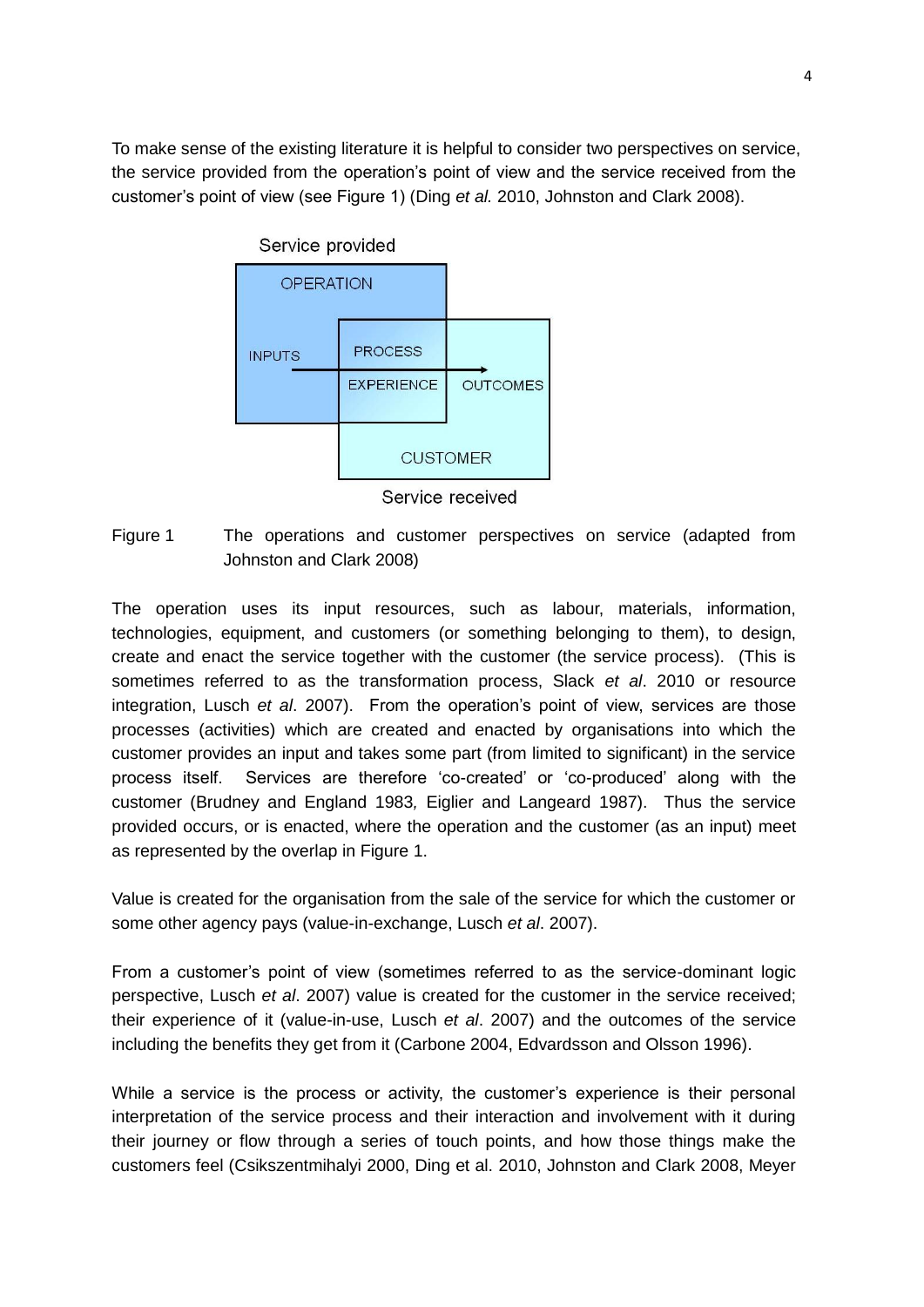2007, Pullman and Gross 2004, Shaw and Ivens 2002). The experience (and value, Vargo and Lusch 2004) is perceived purely from the point of view of an individual customer and is inherently personal, existing only in the customer's mind. Thus, no two people can have the same experience (Pine and Gilmore 1998).

Experiencing a service results in the customer feeling emotions (powerful, subjective feelings and associated physiological states, Purves *et al.* 2001), of which there are many hundreds. The main ones being happiness, surprise, love, fear, anger, shame and sadness, and those feelings may range from, for example, discomfort to depression or warm to intimate or at ease to ecstatic (see for example Goleman 1996).

The benefits the customer gets from using and experiencing the service includes how they perceive they have "profited" or gained from the service provided and their experience of it, i.e. how well their requirements and needs have been met. Another outcome of the service from a customer's point of view will be their conscious or unconscious assessment of the service provided (Zomerdijk and Voss 2010), the perceived value of the service received (Bitner and Hubbert 1994, Oliver 1997) and their overall satisfaction or dissatisfaction (an emotion) (Carbone 2004). These judgments, good, bad or indifferent, will result in intentions, such as the intention to repurchase or not, the intention to recommend it to others, or the intention to complain or not. These intentions may or may not result in action.

The outcomes outlined above are from a customer perspective. There are also important outcomes from the organisation"s perspective. Organisational outcomes will be concerned with meeting operational and strategic objectives and financial targets for example (Johnston and Clark 2008).

Incidentally, the quality of the service (service quality) can also be defined from these two perspectives; operational service quality and customer perceived quality. Operational service quality is the operation's assessment of how well the service was delivered to its specification (as defined in operational procedures, training manuals etc, see Pinto and Johnston 2004). Customer perceived quality is the customer"s judgement of the quality of the service; their experience and the perceived benefits (compared to their needs and expectations). The operational service quality and perceived service quality can be assessed in terms of the quality factors or dimensions of service quality (attributes and variables) (such as reliability, empathy, responsiveness, etc, see for example Parasuraman et al. 1985). Importantly while the operation may deliver to specification this does not mean that what is perceived by the customer is satisfactory, since a) their expectations will be influenced by a host of factors including their prior use, the cost of the service, word of mouth, advertising, brand etc, and b) perceptions are personal, idiosyncratic etc and not just based on the service process but their personal experience of the service process and the benefits gained.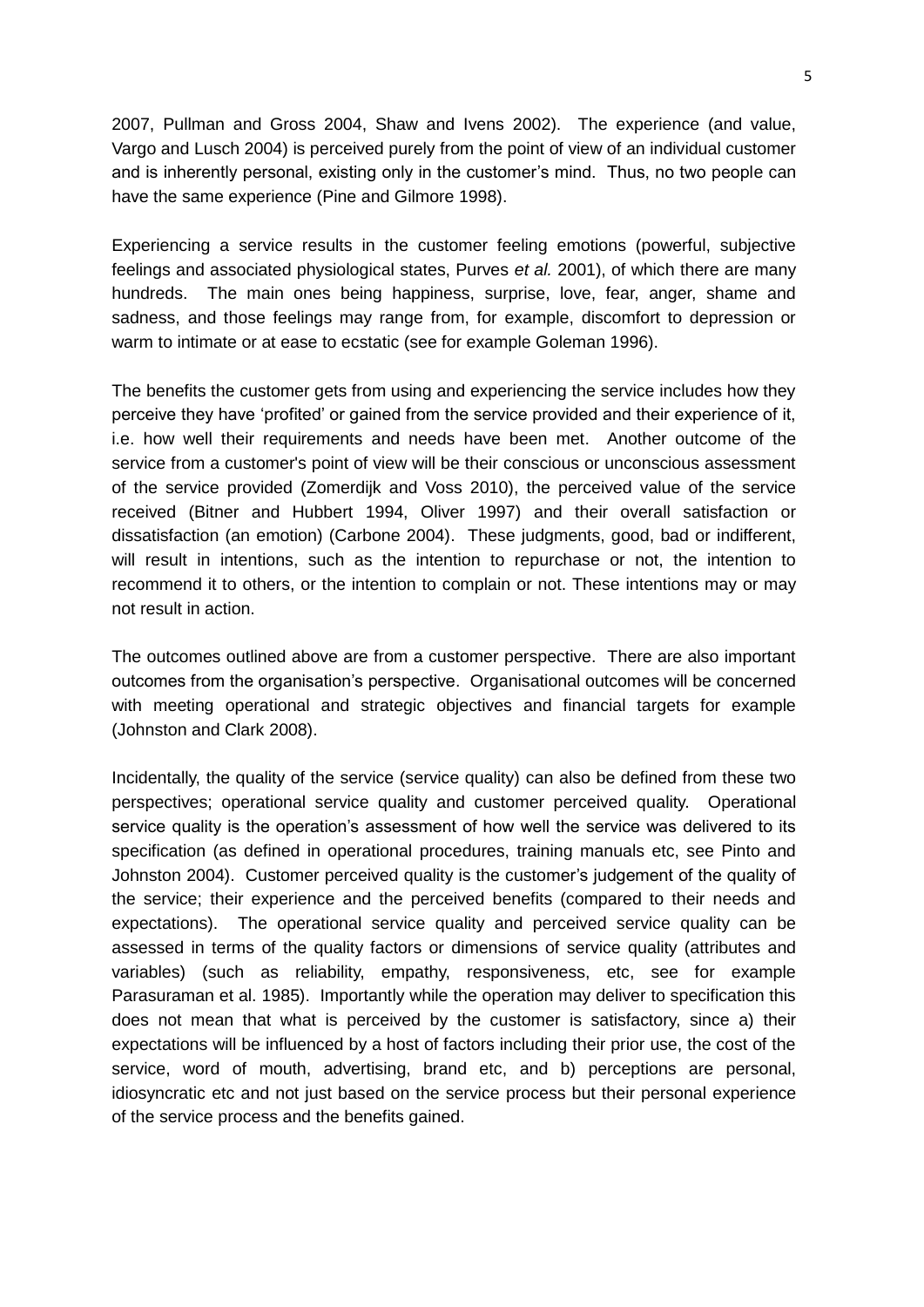#### Customer experience design

While much operations management research has focused on service design, experience design has received only limited attention (Pullman and Gross 2004). However, there has been some work in this area. Several "operational" tools have been developed to help both design and assess the customer experience, including creating experience clues (Berry and Carbone 2007), designing the "servicescape" (Bitner 1992), customer journey mapping (Shaw and Ivens 2002, Zomerdijk and Voss 2010), service transaction analysis (Johnston 1999), customer experience analysis (Johnston and Clark 2008), walk-through audits (Fitzsimmons and Fitzsimmons 1994), and sequential incident technique (Stauss and Weinlich 1997).

Stuart and Tax (2004) argued that the customer experience can be enhanced by designing the service system to encourage greater active customer participation. Bate and Robert (2007) introduced an approach which involves customers in the design of the experience; experience-based design. Pickles *et al.* (2008) developed this methodology to demonstrate how three theoretical components of good design: functionality, engineering and aesthetics can be used as a framework to improve performance, safety and governance.

In terms of taking a more strategic and holistic approach to experience design, Carbone and Haeckel (1994) divided experience design into four phases; 1) acquisition of service experience design skills, 2) data collection and analysis, 3) service clue design, and 4) implementation and verification. Later Carbone (2004) suggested five steps; 1) build a diverse design team, 2) drill down to the experience core, 3) focus on clues, 4) develop the experience narrative or story line, and 5) prioritise implementation opportunities. In 2007 Berry and Carbone proposed a five step approach; 1) identify the emotions that evoke customer commitment, 2) establish an experience motif, 3) inventory and evaluate experience clues, 4) determine the experience gap, and 5) close the experience gap and monitor execution. Carbone also recommended that to transform an organisation to an experience-based one requires; 1) vision and strategy (clear experience statements), 2) leadership such as a CXO (chief experience officer), and 3) transfer of skills and knowledge by getting employee to think in terms of experience clues. These somewhat differing approaches (by the same author) do not appear to be supported by researchbased evidence about what organisations have actually done and the impact of so doing. Thus the objective of this paper is to investigate and how organisations have gone about designing and improving their customer experiences.

### **Method**

Flynn *et al*. (1990) encouraged OM academics to undertake empirical and field-based methodologies to examine changes in organisations. Although less reliable than narrow modelling research methods, field-based methodologies can produce rich insights into important issues, though may require, as in this case, a substantial time commitment.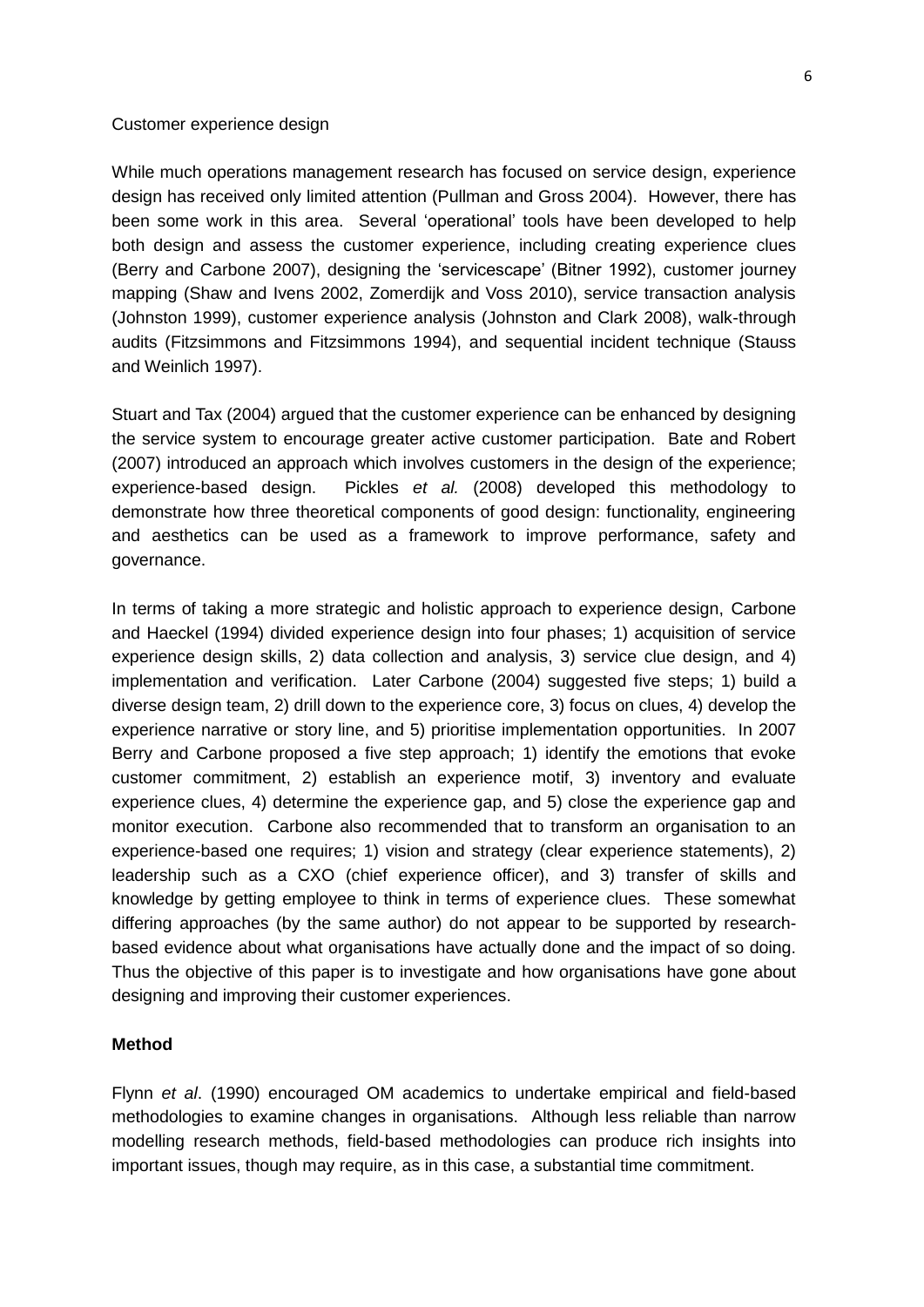The chosen method for this paper is a grounded multiple case study, appropriate for exploring a relatively new topic area in order to provide descriptions to help generate theory in previously under-investigated areas (see for example Eisenhardt 1989; Gummesson 2000 and Yin 2008). While many studies recommend the use of longitudinal studies, this work employs such an approach because it concerns the implementation of a change process which takes place over a period of several years (Karlsson 2009). A longitudinal study was also chosen because asking questions at the end of an improvement process may lead to post hoc rationalisation. For example, while there may not have been a clear approach or strategy at the start, it may have become clear by the end. Further, post hoc assessment may not necessarily reflect or capture all the stages that actually took place.

Multiple cases were used to see if the approach taken was different in different contexts, where the individual cases act not as representations of populations (samples) but as replications. Four cases were selected to provide four different sector contexts; one private for-profit organisation (B2C) – a bank, one for-profit servicing business customers (B2B) – an international courier and parcels company, one public sector organisation – a hospital, and one regulated utility – a water company. Constraints of both time and opportunity precluded a voluntary organisation from being included in the set of cases.

The organisations were chosen because; firstly, they fitted into one of the chosen sectors, secondly, they had declared that they were about to embark on improving their customer experience, and thirdly, and importantly, they agreed to allow the researcher access to the organisations over a period of several years to observe how that organisation went about designing and improving the customer experience.

The unit of analysis was the organisation (not a department or unit). Being a grounded study there were no prior assumptions about how the organisations would go about their change processes.

The research was carried out over a period of four years during which time all the organisations planned and completed some substantive changes. The research design involved a combination of methods and multiple sources of evidence (suggested by Flynn *et al.* 1990); historical archive analysis (from public records, newspapers and management reports, consultancy documents published and unpublished reports), participant observation (observing management discussions and meetings with executives and team members), and unstructured, ethnographic interviews (discussions) with executives and team members. Four main sub-questions provided the broad structure for the data collection:

- 1. Why did they want to improve the experience?
- 2. What is the customer experience they were trying to provide?
- 3. How did they go about improving it?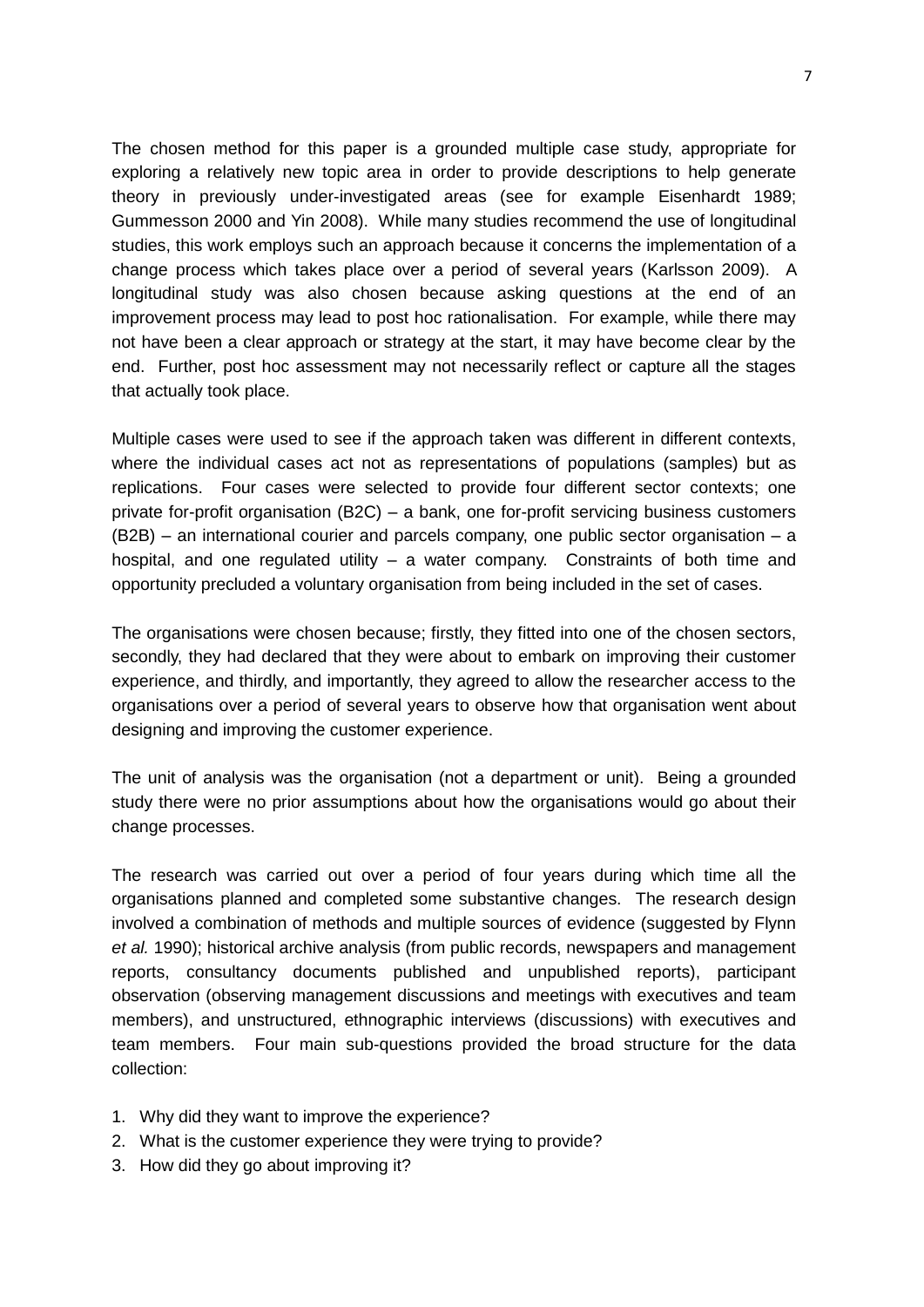4. What was the impact of the changes?

The analysis of the wide variety of qualitative data collected involved several steps including; familiarisation, reflection, data reduction, writing narratives of the changes, coding, conceptualisation, sorting and cataloguing activities and outcomes, and reevaluation (Easterby-Smith *et al*. 2008, Karlsson 2009).

## **Findings**

From the analysis eight broad stages emerged that captured the approaches taken by all four organisations to improve the customer experience, although the way they carried out the stages were slightly different. The eight stages of the improvement "road map" were; instigation and objective setting, coordinate and oversee the changes, undertake customer research, define the experience, undertake action research, prioritise areas for development, develop and pilot the changes, and change the support systems. The following sections take each of the stages in turn and briefly explain how the organisations carried them out. These findings are summarised in Table 1.

1. Instigation and objective setting

The motivation for improvement varied across the organisations. For the courier company improving the experience was an opportunity to differentiate the company in a relatively mature and commoditised market. Energised after attending an event run by a firm of consultants specialising in the customer experience, senior managers claimed that they had "discovered" that for many of their customers their service was quite an emotional experience and that their customers wanted to feel more engaged with the company. An important backdrop for this organisation was that it had told shareholders it wanted to improve its return on sales by ten per cent and the directors hoped that this initiative might contribute to that. In the bank, managers also saw an opportunity to differentiate the company. While they had spent some years developing their culture, values and processes they were looking for a next step. Again after being exposed to the work of a firm of consultants, they recognised they had the capability to provide quite a different experience than that of the competition. For both of these organisations there was no underlying "business plan" that suggested or expected these initiatives to reduce costs but it was done simply in the belief that they might at least maintain revenue levels and even increase them.

For the utility this was the third phase in a major transformation programme which was started in response to major problems. Indeed the regulator had threatened to remove their operating license. While the first two phases were part of the initial "recovery" plan, this third phase emerged, again in response to an input from consultants, as a natural progression to their emerging objective to be the best in the industry. While in essence the motivation was differentiation (i.e. better than the rest of the industry) there was a clear objective to make it a better place to work for the staff, to increase their pride and job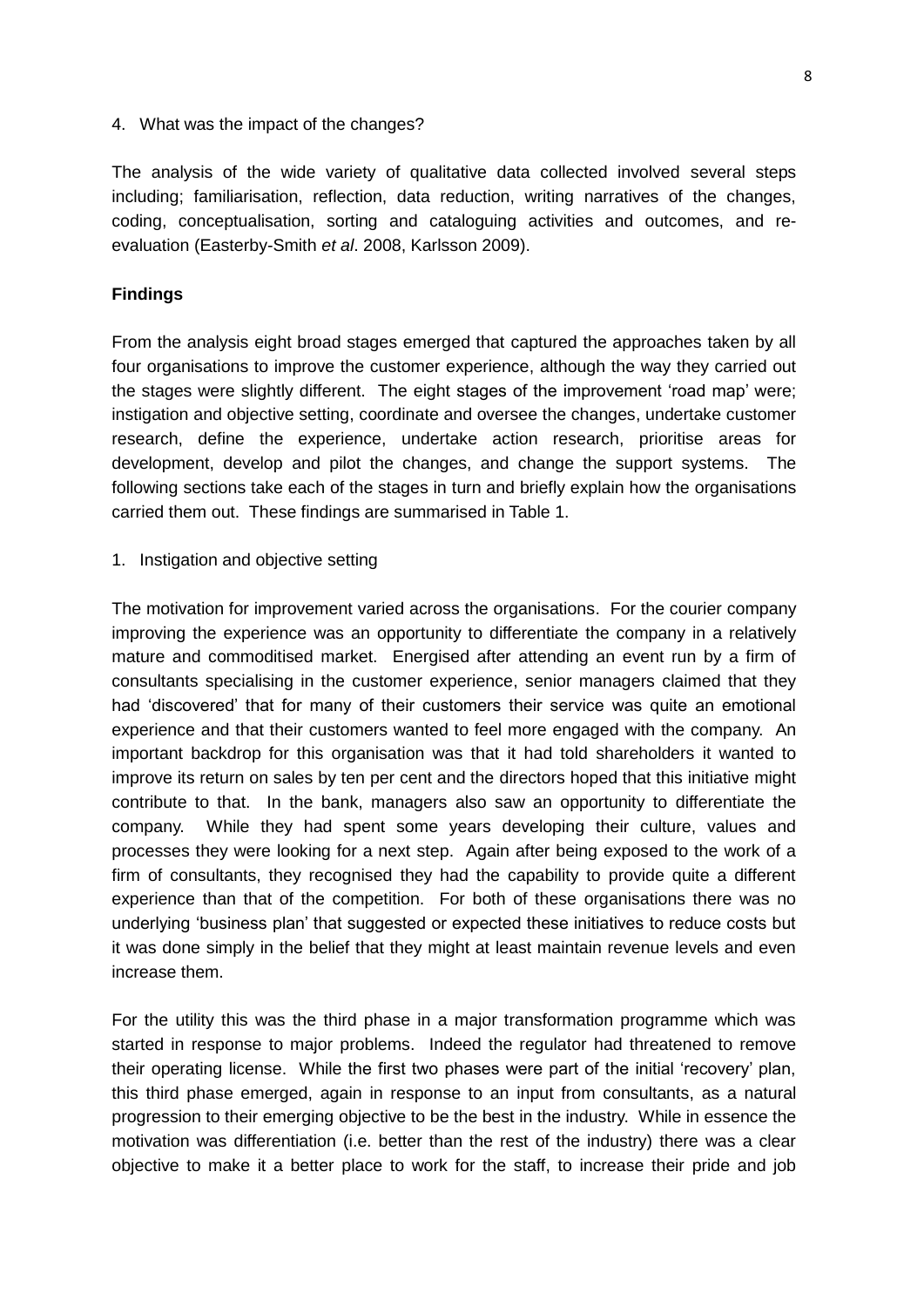satisfaction. It was also felt that there may be opportunities for cost reduction. Again there was no business plan for the activity, just a belief that it was the right thing to do.

The hospital"s approach was instigated by psychology academics and a health service improvement body spurred on by the NHS Improvement Plan 2005 and later by the Public Sector Transformation Programme 2007. Both of these government documents encourage public sector organisations to improve the experience they delivered to "customers" and also reduce costs. Again, no business plan existed.

Not only did no organisation have a business plan, there was also no clear strategy as to how they would go about improving the experience. The people leading these activities were allowed to develop it as they went along.

2. Coordinate and oversee the changes

In terms of coordination and overseeing the changes, all the organisations took a very similar approach. They all created small high powered teams (referred to here as Experience Teams) based centrally (at HQ) in the multi-site organisations to oversee, encourage, and coordinate the programme. With the exception of the hospital, the teams did not see themselves responsible for making the changes but for overseeing the changes and encouraging involvement. However, they did take responsibility for communication and strategic planning. The hospital was a smaller operation and the team was actively involved in bringing about the changes. The courier company appointed a Chief Experience Officer (CXO) to head the team which reported directly to the board. For the bank the remit was given to the Chief Operating Officer (COO). The responsibility in the utility was given to the Head of Customer Service and the hospital set up a high level advisory group which comprised a number of the most senior managers.

3. Undertake customer research

All the organisations" Experience Teams undertook customer research to help inform their improvement approaches and activities. Two reasons were given for this activity, one explicit and the other was not stated to staff. The first reason was to gather data from customers primarily so that the organisation could better understand the experience their customers both currently received and would appreciate (see next section). The second reason was to change the mindset of the staff and managers. The Experience Teams in all the organisations believed that the biggest barrier to change was not a lack of resources but getting their people to see their services from the point of view of the customer, outside-in (Price and Brodie 2001 and Johnston 2008), i.e. the customer experience. The customer research was therefore not conducted by the Experience Teams. Instead managers and staff were encouraged to hold customer forums and interviews, and undertake journey (touch point) mapping. Typical questions asked of customers included; what do you need, how would you like us to behave, what would make the experience excellent, how well are we doing, what"s not quite right, and what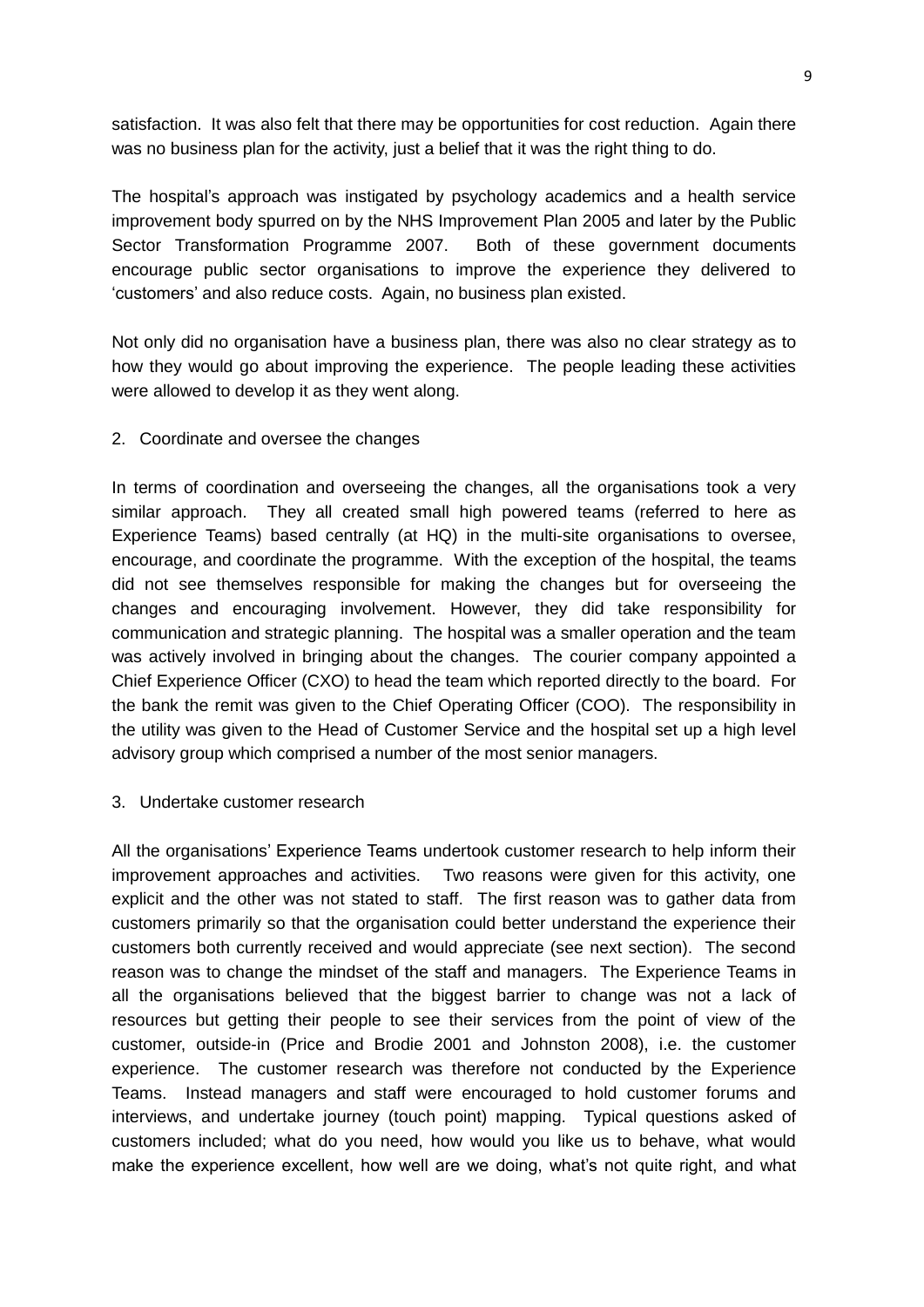works well. The focus was on getting anecdotal data including emotive statements, positive and negative, from customers to help galvanise the need for change in the organisations. The hospital also involved patients and offered them video cameras, still cameras and paper to capture and then share their experiences with the Experience Team. All the organisations" Experience Teams supplemented their research using external agencies to collect industry-wide data. The courier and the utility companies, for example, commissioned external organisations to undertake consumer research, across sectors, to better understand the experience and emotions that consumers in general expected from service providers and the relative importance of each of them. The utility, for example, found two sets of factors (corresponding to satisfiers and dissatisfiers - see Johnston 1995) which they called physical and emotional. The physical factors being things like reliability, value for money, responsiveness and problem solving – with reliability being the most important) and the emotional aspects being trust, assurance, care, valued, for example, with trust recognised as the most important.

## 4. Define the experience

Based on the data collected from the previous stage, all the Experience Teams then developed "customer experience statements" (Shaw and Ivens 2002) articulating the nature of the customer experience their organisations should be providing from the customer"s point of view at the various touch points during the customer"s experience. These statements included the emotions that the organisations agreed they wanted their customers to feel. Developing these statements were significant tasks and all the organisations made a point of holding facilitated sessions with the Experience Teams, senior managers and in the case of the hospital, patients as well, to generate the statements. The courier company used a two-day management team meeting, the other organisations held a series of meetings, often over a period of months. The techniques employed included the teams undertaking journey mapping themselves, emotion mapping (see Johnston and Clark 2008), listing and voting for the desired/required feelings (using yellow stickies). The sets of emotions that the organisations felt they should engender in their customers included, in one organisation, empathy, trust and understanding and in another special, valued, understood and assured. Discussing emotions did not come easy in any of the organisations. One Experience Team leader admitted that he would previously have dismissed as mad any notion of him talking about creating feelings in customers with his fellow senior managers. One example of an experience statement, in the case of the utility company, was; always receive proactive communication, always treated as special and valued, given a personalised service, never suffer from disruption due to road works, with high levels of trust. In all cases the experience statements were written from the point of view of the customer (outside-in) and not from the point of the organisation (inside-out) i.e. "the customer will get/see/feel" rather than "the organisation will provide".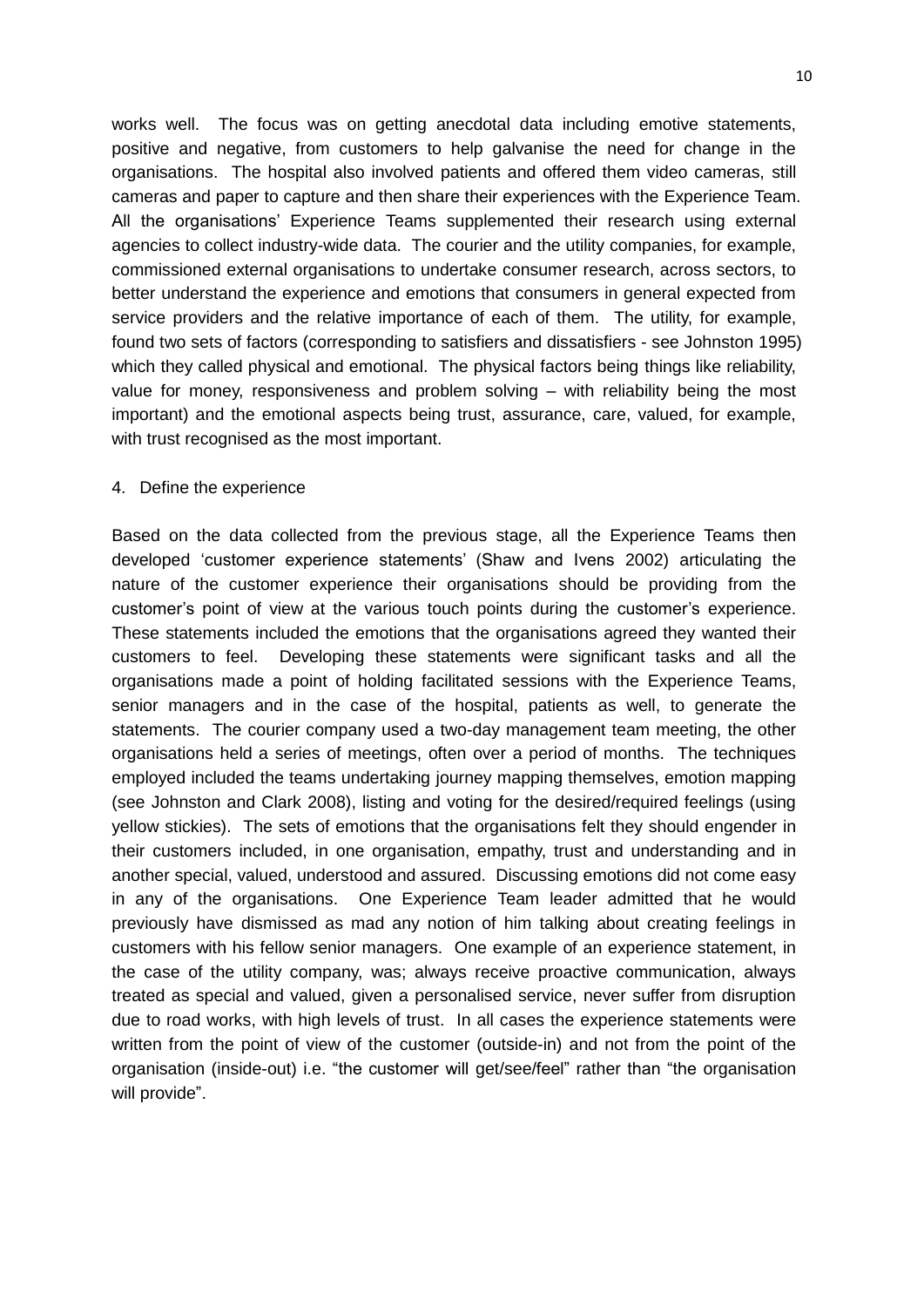#### 5. Prioritise areas for development

Based on their learning from the customer research and the development of experience statements the Experience Teams then set about identifying areas for change, assigning priorities (with senior managers) and also agreeing how the projects and work streams would be managed. In all cases the Experience Teams set up project teams employing project management methods. Their remit was not to redesign processes but to undertake action research to enable the redesign to happen "bottom-up" by getting ideas from the people involved in service delivery (step 6) then help them develop and implement the changes (step 7). One piece of action research in the courier company, for example, found that if a driver was expecting to be say 20 minutes late for a pick up or drop-off s/he had to ring their control to report it. The controller would then contact customer services, who would then contact the customer. By which time the driver would be at the company being berated for being late. This process also undermined the, usually, long-standing relationship the driver had with the staff at the company. The process was changed so that the drivers could contact the company directly and as soon as they knew they might be delayed.

## 6. Undertake action research

In line with the implicit objective outlined in step 3, to change the mindset of the staff and managers to outside-in, the Experience Teams recognised that to bring about the desired improvements the ideas had to be driven from the people involved themselves, encouraged by the Experience Teams and facilitated by the project teams. The objective of this phase, undertaken by all four organisations, was to help staff/providers understand the experience they were delivering, and their customers were actually receiving, and then involve them in finding ways to improve those experiences. The key tools that the Experience Teams provided to support the project teams were customer journey mapping, observation, walk-through-audits and emotion mapping. The intention was not to focus on internal flows but the processes and experiences from the customer"s point of view. There was a realisation that many of these flows cut across traditional functional boundaries and project teams were adjusted to bring in a wider set of expertise and responsibilities in order to focus on problem solving through collaboration with others. The intention here was not upon obtaining information from customers but rather allowing staff and managers to 'experience' the customer's experience. Emotion mapping was particularly helpful here, also referred to as behavioural mapping, which asks staff to map out the customer journey then add how they think the customer feels at each point in the process. In the case of the hospital, staff realised that at various stages patients would feel embarrassed (when part of their treatment took place in the waiting room in full view of other patients), out of control, when they were told what would happen to them, and anxious, cross and upset when they had to wait, without explanation or indication of the length of time, in the waiting room for critical test results. Three of the organisations (not the hospital) also encouraged staff and managers to look at the experiences provided by other (quite different) organisations. In the courier company and the utility this comprised of management benchmarking tours. In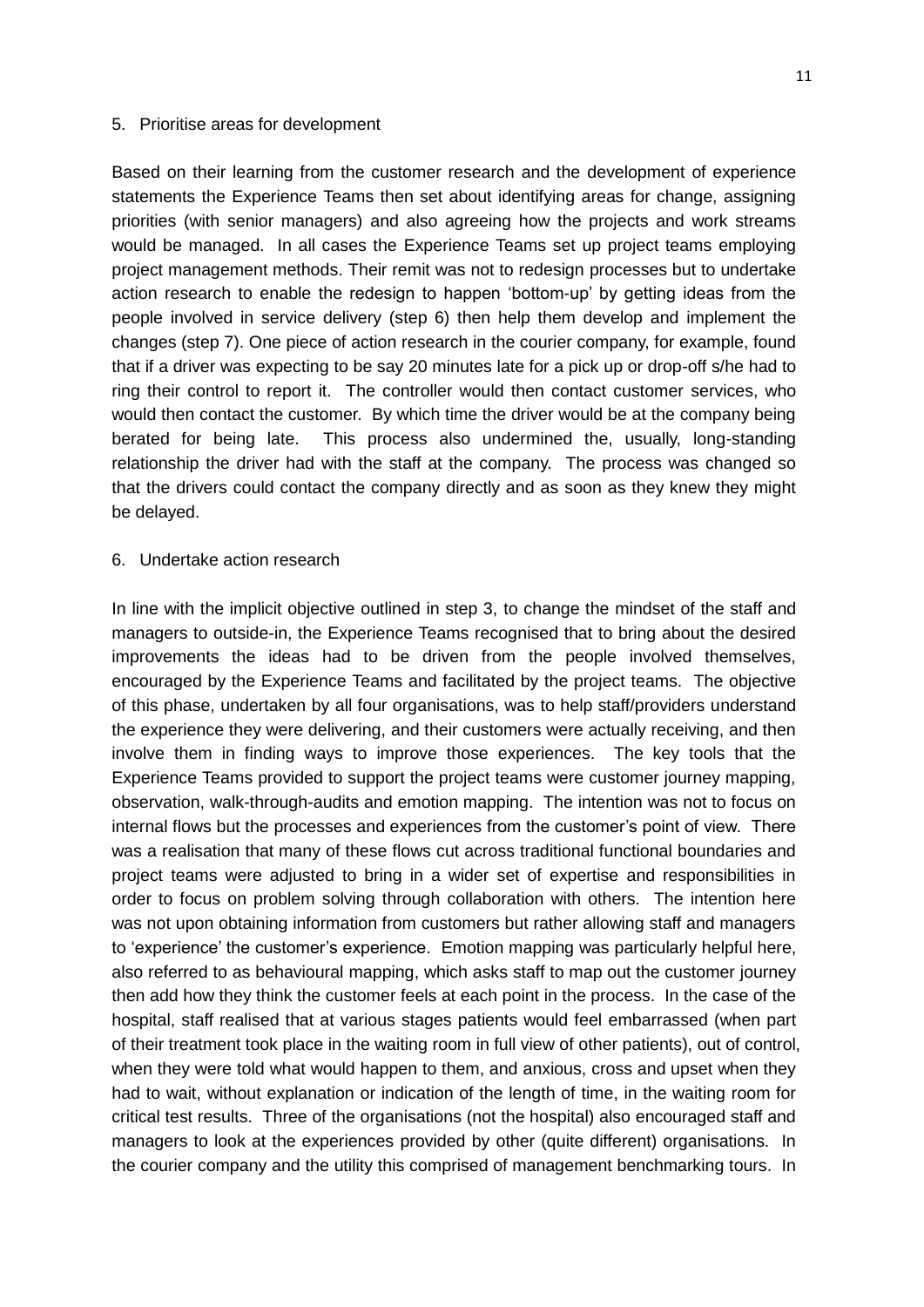the bank small groups of staff were given tasks to "mystery shop" other organisations and report back. This latter method was reported to be highly successful in changing mindsets because by assessing other organisations first staff were better equipped, more able and more open-minded) to critique their own organisation.

|                                        | <b>Courier</b>                      | <b>Bank</b>                              | <b>Utility</b>                                                        | <b>Hospital</b>                 |
|----------------------------------------|-------------------------------------|------------------------------------------|-----------------------------------------------------------------------|---------------------------------|
| 1.                                     | Instigation and objective setting   |                                          |                                                                       |                                 |
| <b>Trigger</b>                         |                                     | Consultants                              |                                                                       | Academics<br>Government         |
| Objective                              | Differentiation                     |                                          | Differentiation<br><b>Better</b> staff<br>experience<br>Reduce costs? | Improve service<br>Reduce costs |
| <b>Business plan</b>                   |                                     |                                          | None                                                                  |                                 |
| 2.                                     | Coordinate and oversee the changes  |                                          |                                                                       |                                 |
| Responsible<br>person                  | CXO                                 | COO                                      | <b>Head of Customer</b><br>Service                                    | <b>Advisory Group</b>           |
| 3.                                     | Undertake customer research         |                                          |                                                                       |                                 |
| <b>Explicit purpose</b>                |                                     |                                          | Understand the experience received and desired.                       |                                 |
| Implicit purpose                       |                                     |                                          | Change the mindset to outside-in                                      |                                 |
| Internal research                      |                                     |                                          | Focus groups, interviews, journey mapping                             |                                 |
| External research                      | Consumer<br>experience              | None                                     | Consumer<br>experience                                                | None                            |
| <b>Expert advice</b>                   |                                     |                                          | Yes                                                                   |                                 |
| Define the experience<br>4.            |                                     |                                          |                                                                       |                                 |
| Developed by                           |                                     |                                          | Experience team                                                       |                                 |
| How                                    |                                     |                                          | <b>Facilitated sessions</b>                                           |                                 |
| Emotions-based                         |                                     |                                          | Yes                                                                   |                                 |
| 5.                                     | Prioritise areas for development    |                                          |                                                                       |                                 |
| Areas for change                       |                                     |                                          | Identified                                                            |                                 |
| Implementation                         |                                     |                                          | Project teams                                                         |                                 |
| <b>Undertake action research</b><br>6. |                                     |                                          |                                                                       |                                 |
| Objective                              |                                     |                                          | Bottom up mindset change and ideas for improvement                    |                                 |
| Key tools                              |                                     |                                          | Observation, journey mapping, emotion mapping and walk-through audits |                                 |
| External<br>'benchmarking'             | Management<br>benchmarking<br>tours | Staff mystery<br>shopping<br>expeditions | Management<br>benchmarking<br>tours                                   | None                            |
| 7.                                     | Develop and pilot the changes       |                                          |                                                                       |                                 |
| Idea generation                        |                                     |                                          | Project team                                                          |                                 |
| <b>Pilot testing</b>                   |                                     |                                          | Project team                                                          |                                 |
| Assessment                             |                                     |                                          | Staff and customers                                                   |                                 |
| Implementation                         |                                     |                                          | Experience team                                                       |                                 |
| Change the support systems<br>8.       |                                     |                                          |                                                                       |                                 |
| Responsibility                         |                                     |                                          | Experience team                                                       |                                 |
| Changes                                |                                     |                                          | Training, measures, reward systems                                    |                                 |

# Table 1 Road Map for Improving the Customer Experience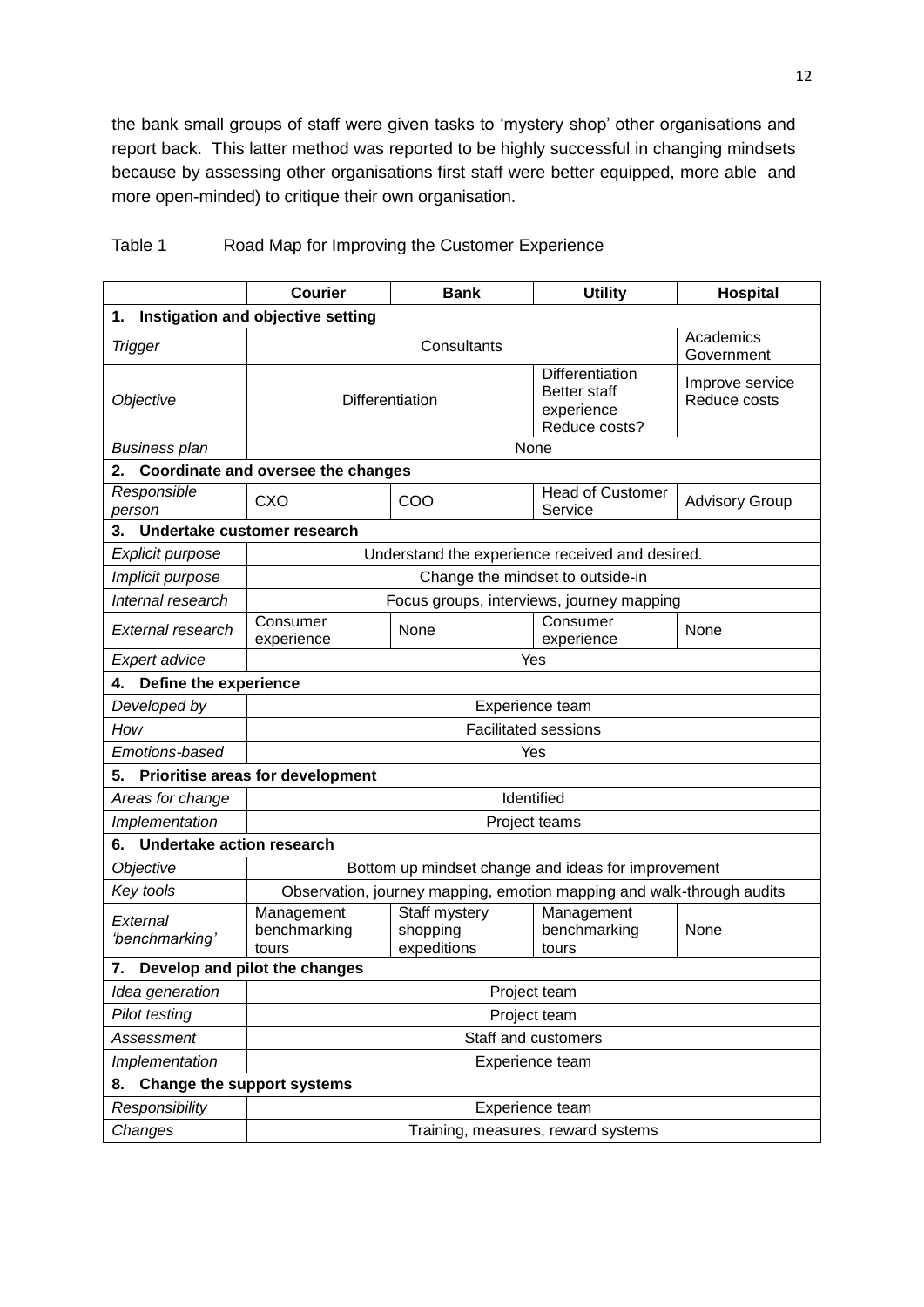## 7. Develop and pilot the changes

These two activities were closely linked and iterative, and essentially one single stage. The project teams encouraged and collected ideas to deal with the issues the managers and staff identified and then helped them test them out in their own areas/departments and obtain feedback from staff and customers. If the changes were judged successful by the project teams, after any adjustments, the Experience Team would then take responsibility for coordinating the changes across the organisation/department and ensuring that appropriate training was provided by the appropriate department. The bank, for example, after a trial in several branches, changed its process for dealing with customers wanting to open a new account. Instead of this task being allocated to one individual (who was often not available – on break, on the phone etc) everyone was trained to deal with account openings so that there was no delay in signing someone up. "Come back later" was not the right experience for the customer.

## 8. Change the support systems

Many small but significant changes resulted, some of which required wider and deeper infrastructural changes in the organisation. The Experience Teams recognised that besides sharing the changes across the organisation they had to change organisational systems and processes, in particular revise training plans to take account of the changes but more importantly to change to customer-based measures to reflect the new customer focus, and then align measures and reward systems to support them. The water company, for example, relied on "percentage of non-major problems fixed within eight days" as a measure of its response to customers with a non-urgent problem. On the face of it this is similar to many organisations" repair measures but it is inside-out. While it might, at first glance, appear more efficient for the company to have a longer time period in which to schedule their work, it is quite unhelpful to the customer who has no idea over the next eight days when the operative is likely to arrive. So s/he either has to stay in for up to eight days or go out or to work and risk missing the operative (thereby making the process inefficient for the company as resources were frequently allocated to jobs where access could not be gained). The company introduced an integrated computerised scheduling system which enabled the operator to make specific promises with a narrow time window.

#### **Assessment of the impact of the changes**

Because the organisations did not have business or financial plans underlying the customer experience improvement activity, there were no pre-agreed measurable targets or outcomes against which they were measured or required to perform. Probably because of this none of the Experience Teams had agreed or created metrics at the start against which they would compare themselves at the end. As a result, the impact of these improvement activities was mainly anecdotal.

In the case of the courier company, the Experience Team leader (the CXO) claimed that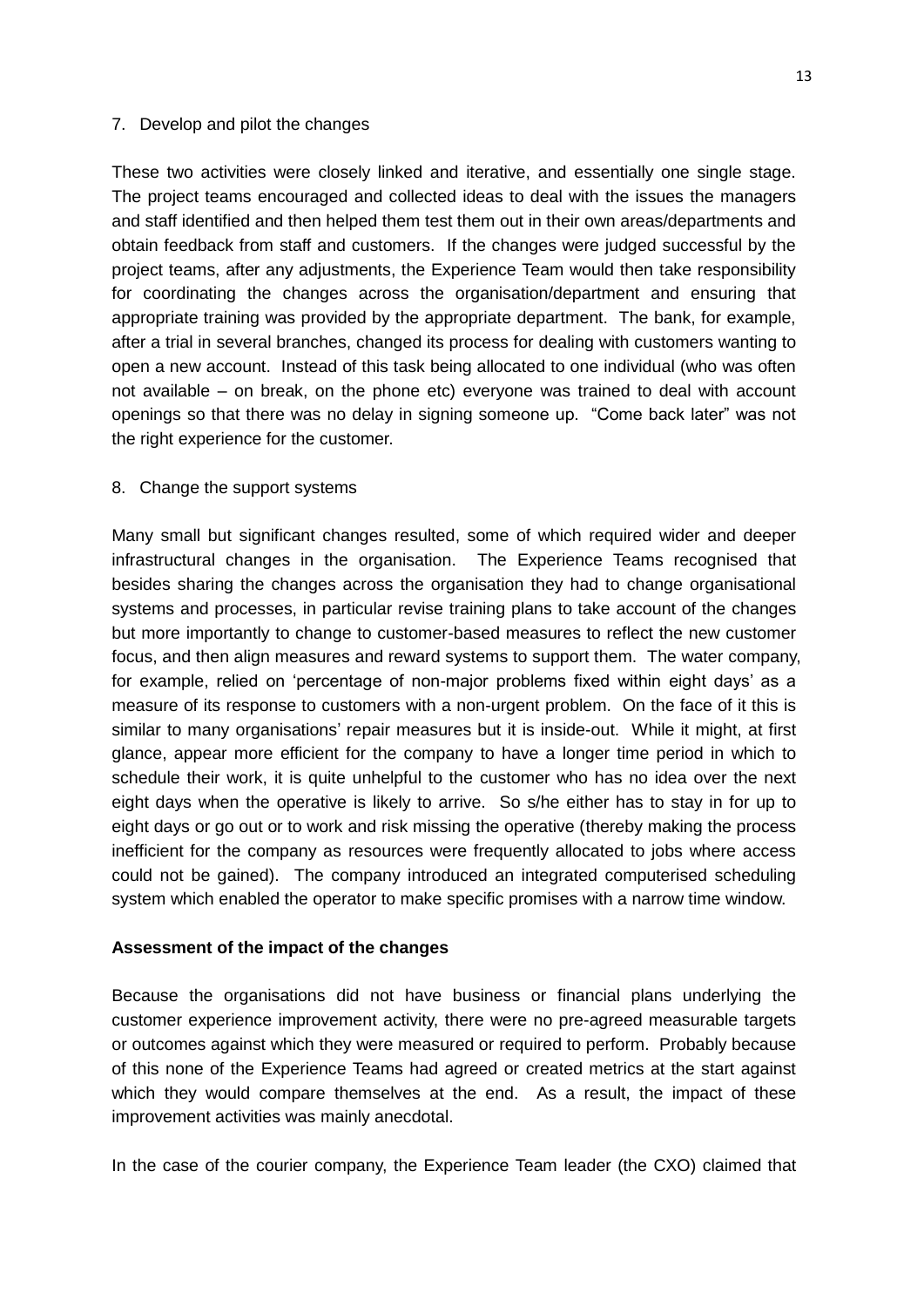the greatest outcome was an increase in understanding of the business from a customer"s point of view. Also there was a belief that the cost of poor quality had reduced as staff were making fewer mistakes as they better understood their role in creating the experience and also the impact of their making a mistake on the customer. As a result people started taking more of an end-to-end view of their processes. The leader also believed the company had become more efficient and effective as a result of the work, allowing the company to deal with higher volumes, primarily as a result of fewer mistakes and reduced rework. The company also achieved its desired ten per cent increase in return on sales and there was a view that this work had played a significant part in achieving it. There was also a belief that the work had greatly improved the customer"s experience and also had made things much better and easier for staff.

The bank"s Experience Team firmly believed the work had had a significant impact on the staff and therefore also on the customer. The staff, through the experience training they had undertaken, appeared to be much more engaged and were much more able to see things from the customer"s point of view. As a result there was a view that the customers experience must have improved. There was also a view that efficiency had improved but there was no evidence to back up this assertion. The organisation believed that such information would be available within the next 18 months (after the end of the current study).

The utility company did have some metrics to substantiate the impact of their customer experience work. In one pilot area customer satisfaction had increased from 85 per cent to 97 per cent and the level of trust (one of the emotions they wanted to improve) had increased from 71 per cent to 81 per cent. They also had a reduction in complaints over the four year period of 25 per cent. They won several national awards not only for their customer service but also for staff satisfaction. The organisation also achieved 100 per cent compliance with legal and regularity standards but this was in part due to successes in the earlier parts of their transformation programme. There was a view that costs had been reduced though no hard evidence was available. However, the company had increased its profitability in non-regulated parts of the business which was believed to be due to the change in attitudes in the organisation.

The hospital saw a large number of small changes implemented in their processes. The Experience Team, which included patients, reported that the changes had vastly improved the customer"s experience. In terms of the staff, they felt it had helped create a greater pride and also had built a sense of community. There was agreement that costs had been reduced, paperwork had been simplified, and better use had been made of professionals" time.

In all cases it was clear that there were three main outcomes, though in most cases they were unsubstantiated. By working at improving the customer experience the organisations believed that not only had the experience improved for the customers but the nature of the job had improved for the employees. Importantly improving the customer experience had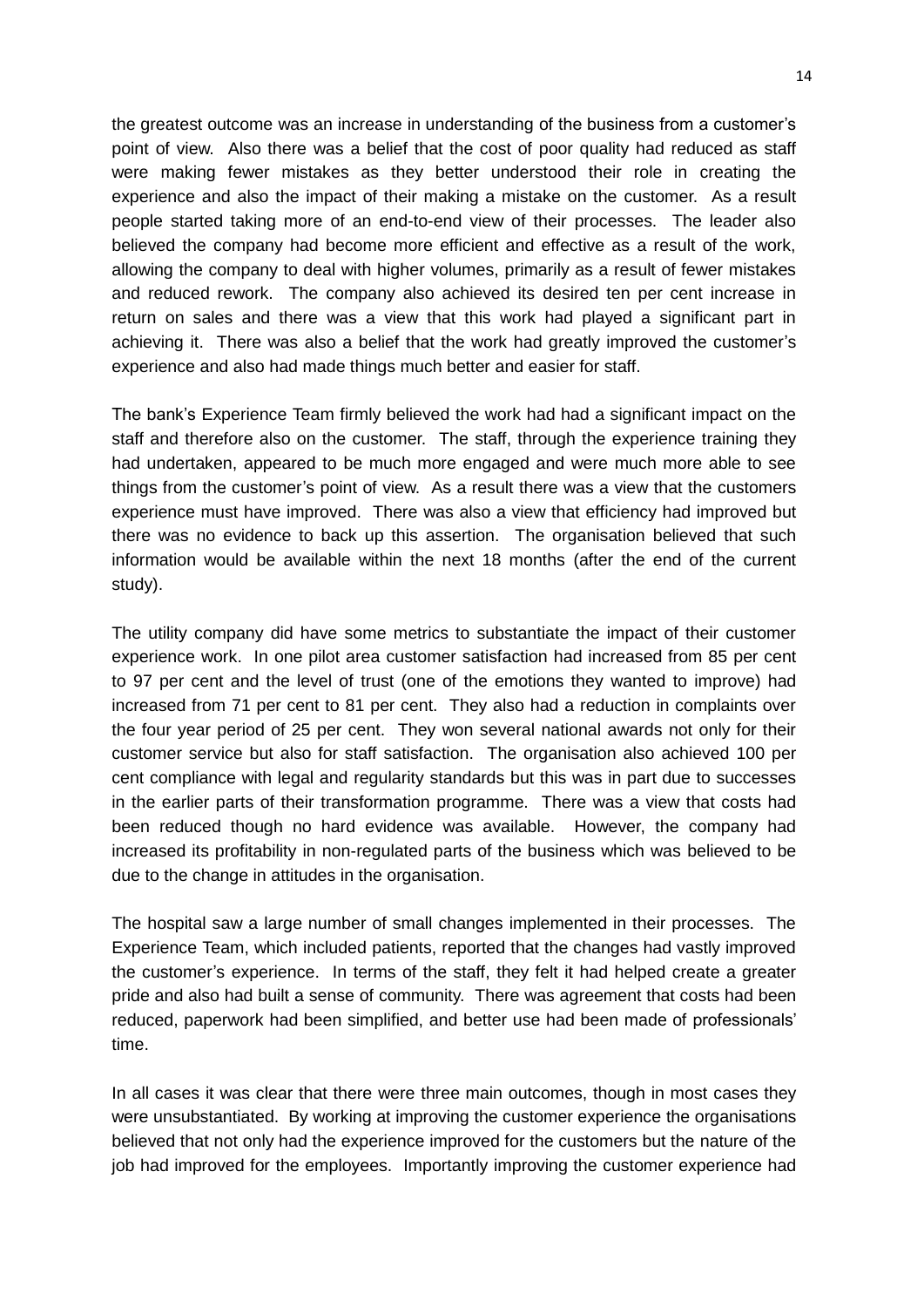broader business and financial implications for the organisations with a range of improvements in costs and efficiency.

# **Discussion and contribution**

It may sometimes be assumed that 'customer experience' is predominantly concerned with "entertainment" type organisations. This study has demonstrated that the customer experience and its improvement were being taken seriously by a range of organisations, none of which were entertainment organisations. This supports the view in the literature that all customers, whatever the type of organisation or indeed sector, will have an experience; good, bad or indifferent. Furthermore that managers of all types of organisations need to consider the design of not only the service they deliver but also the experiences they provide.

There were three main themes in the literature; the importance of the customer experience, the nature of the experience versus the service and, importantly for this paper, how do organisations go about delivering a better customer experience.

1. Importance of the customer experience.

The literature suggested that the main reasons for improving the experience were concerned with increasing customers" satisfaction, and therefore loyalty, increasing confidence or trust, creating emotional bonds with customers and providing competitive advantage. These reasons focus primarily on benefits to the customer and as a result bring benefits to the organisation through retention. A good customer experience was also believed to create competitive advantage. This study has suggested that there were three areas of perceived benefit; the customer, the staff and the organisation, i.e. the "triple bottom line". The benefits to the staff have not been mentioned previously in the literature but were an important outcome for these organisations. Underpinning these staff benefits appeared to be a mindset change, a better understanding by staff of the customer experience delivered and desired, and the impact of their work on it. This generated greater commitment to their work, pride in it and greater satisfaction from their work. Benefits for the organisations included cost reductions and efficiency gains (not previously mentioned in the literature); these, together with the improved experience, were seen to provide the basis for competitive advantage.

## 2. Nature of the experience

All four organisations described the experiences they were trying to create from the customer"s point of view (outside-in) focusing on their interaction and participation during the various touch points with the organisation, often stating the emotions they wanted their customers to feel. These statements were not only used to capture the nature of the experience they were trying to provide but also to act as a template or specification against which they could assess their efforts. Developing these statements appeared to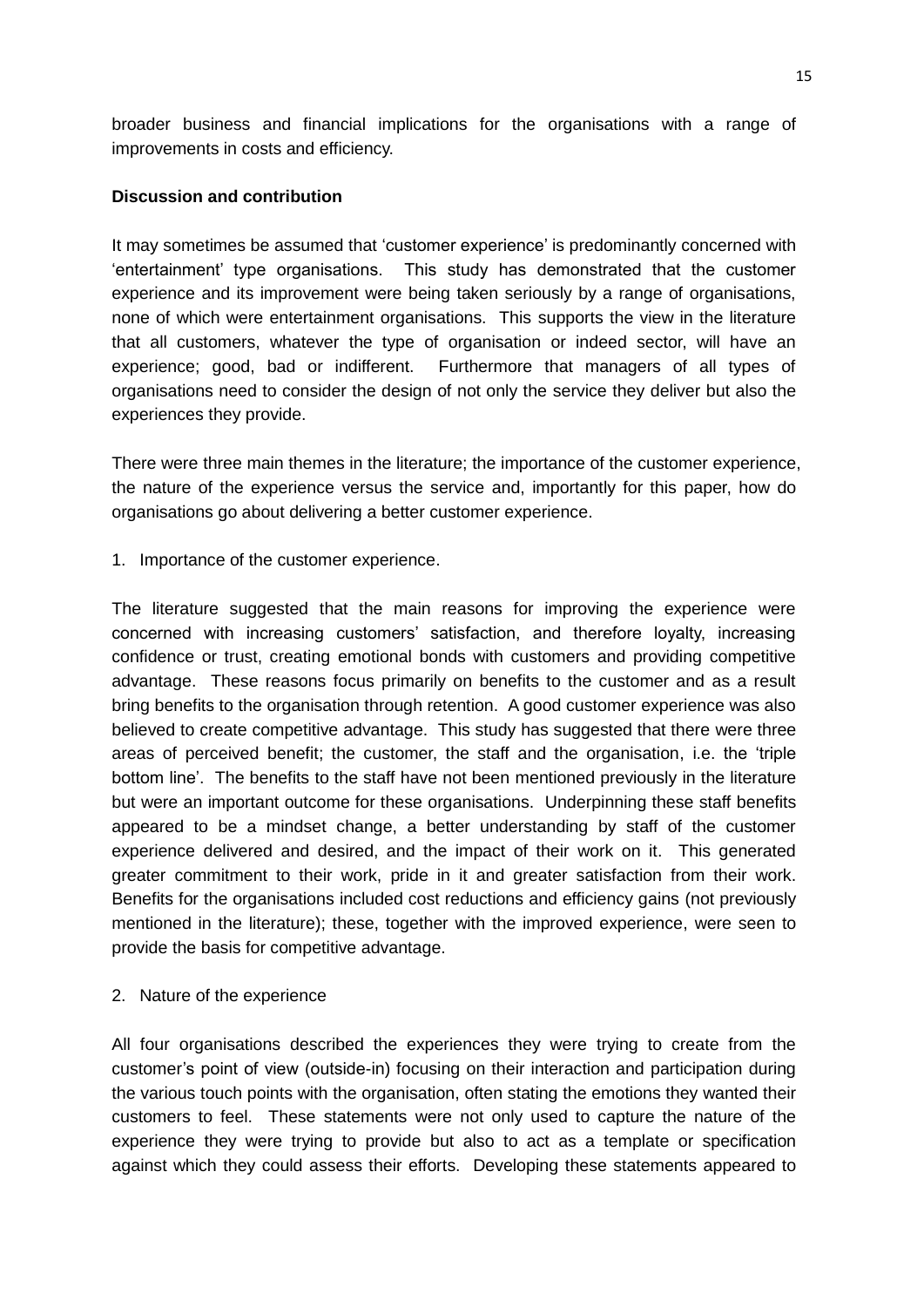take considerable time and effort.

3. Delivering a better experience

The stages of their improvement programmes were similar across these four very different organisations, although there were some differences in terms of execution. The broad eight stages fit with, and provide support for, the existing literature, in particular Berry and Carbone"s (2007) five step approach (see Table 2).

Importantly, this study has provided an evidence-based approach to experience design documenting how organisations have actually gone about developing their customer experiences. There are some important differences between the results and the existing models that are worthy of some discussion.

| The eight stage<br>road map          | <b>Carbone and</b><br>Haeckel 1994                                               | Carbone 2004                                                                                  | <b>Berry and Carbone</b><br>2007                           |
|--------------------------------------|----------------------------------------------------------------------------------|-----------------------------------------------------------------------------------------------|------------------------------------------------------------|
| Instigation and<br>objective setting |                                                                                  | Vision and strategy                                                                           |                                                            |
| Coordination                         |                                                                                  | Build a diverse team<br>Leadership                                                            |                                                            |
| Customer research                    | Acquisition of<br>experience design<br>skills<br>Data collection and<br>analysis |                                                                                               | Identify the emotions<br>that evoke customer<br>commitment |
| Define the<br>experience             | Service clue design                                                              | Drill down to the<br>experience core<br>Focus on clues<br>Develop the<br>experience narrative | Establish an<br>experience motif                           |
| Prioritisation                       |                                                                                  | Prioritise<br>implementation<br>opportunities                                                 | Determine the<br>experience gap                            |
| Action research                      |                                                                                  |                                                                                               | Inventory and<br>evaluate experience<br>clues              |
| Develop and pilot the<br>changes     | Implementation and<br>verification                                               |                                                                                               | Close the experience<br>gap                                |
| Change support<br>systems            |                                                                                  |                                                                                               |                                                            |

Table 2 The Eight Stage Road Map Compared to Earlier Stage Models

The instigation and objective setting stage (only touched on by Carbone 2004 as vision and strategy) appears to have been critical in terms of deciding whether or not the change process will happen. It was also important in terms of recognising there may be different triggers and in setting broad objectives and putting the activity in the context of other activities in the organisation. Also important was action research which involved both staff and customers in the activity. The primary objective of this stage, though usually not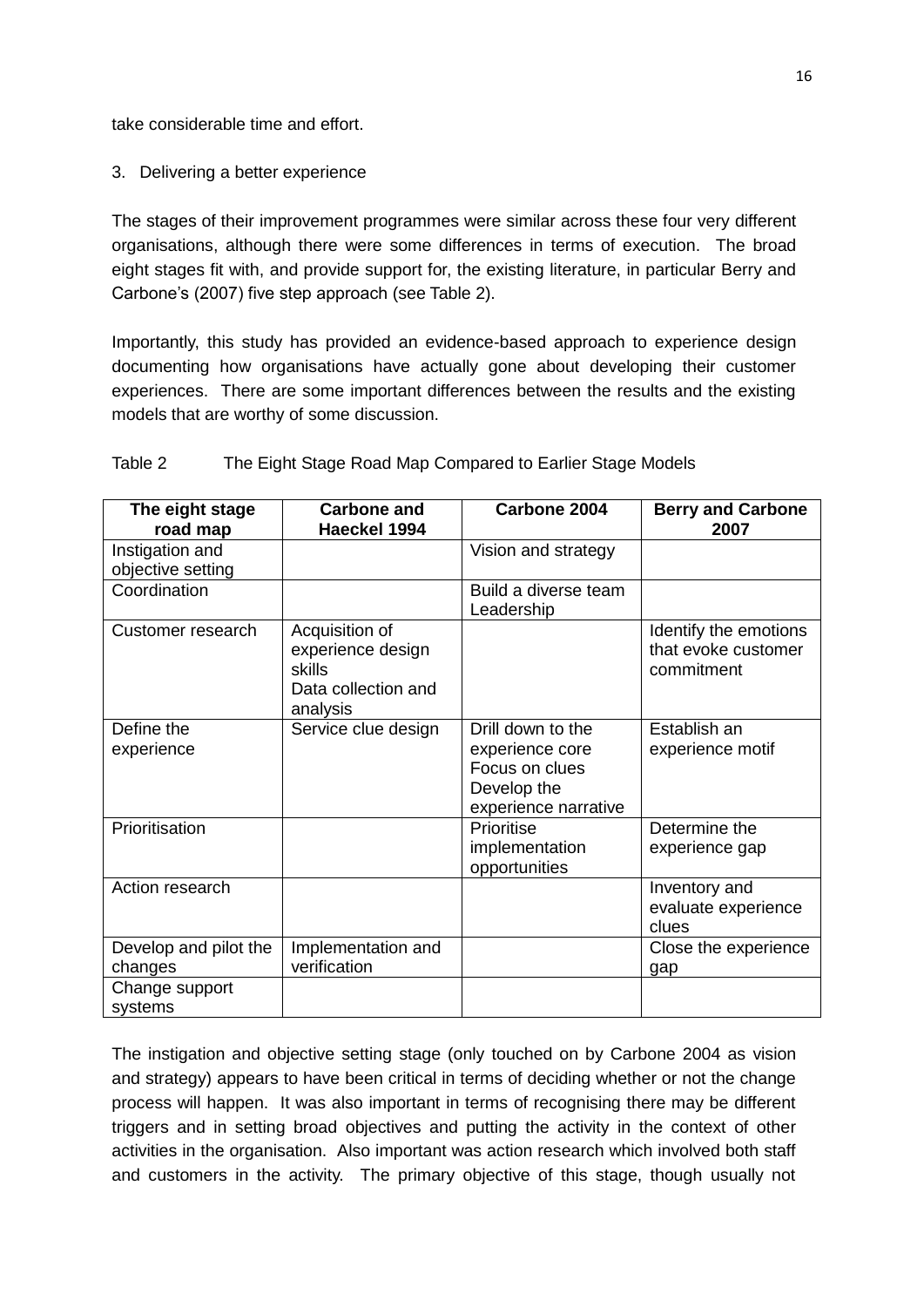explicit, was concerned with changing the mindset of the staff so that they can better see the opportunities, i.e. getting them to see outside-in. Tools and activities that encouraged staff to see the process from the customer's point of view played a key role here. Customers were used not just indirectly to provide information but more actively in developing and testing ideas in customer forums and in one case as members of the Experience Team. Changing the support systems was not covered by any of the stage models in the literature. The four organisations all recognised the importance of changing the broader systems and processes, such as reward and measurement systems, training activities etc and indeed organisational culture, to embed the changes in the organisation. Without so doing it is possible that the changes and the benefits from them might have been short-lived.

Further, with hindsight, the organisations would have included two additional stages. The senior management of all four organisations agreed that they had allowed the programmes to go ahead without any road map in place, and importantly no means of assessing success. With the benefit of hindsight it was felt that in future they would expect an additional stage at the start – build the business case - which would require the development of a business case with the purpose of getting the senior management team on board and setting up staging points and success criteria based on the broad objectives set out in the first stage. The other additional, and related, stage would be at the end, assessing the impact of the change programme against the success criteria and the stages set out in the business case. (This was suggested by Berry and Carbone (2007) as "monitor execution".) As a result we propose a ten stage road map which is summarised in Table 3.

| Table 3 | Ten stage road map for improving the customer experience |  |  |
|---------|----------------------------------------------------------|--|--|
|         |                                                          |  |  |

 $\overline{\Gamma}$ 

| <b>PLANNING AND</b><br><b>SETTING THE</b><br><b>DIRECTION</b>                | <b>RESEARCH AND</b><br><b>CHANGING THE</b><br><b>MINDSET</b>        | <b>DEVELOPMENT</b><br><b>THROUGH</b><br><b>INVOLVEMENT</b>                                        | <b>IMPLEMENTATION</b><br><b>AND EMBEDDING</b><br><b>THE CHANGES</b> |
|------------------------------------------------------------------------------|---------------------------------------------------------------------|---------------------------------------------------------------------------------------------------|---------------------------------------------------------------------|
| 1. Instigation and<br>objective<br>setting<br>2. Create the<br>business case | 4. Undertake<br>customer<br>research<br>5. Define the<br>experience | 6. Prioritise areas<br>for development<br>7. Undertake action<br>research<br>8. Develop and pilot | 9. Change the<br>support systems<br>10 Assess the<br>impact         |
| 3. Coordinate and<br>oversee the<br>changes                                  |                                                                     | the changes                                                                                       |                                                                     |

The stages also fit with the broader literature on service improvement and appear to follow the expected stages in change programmes; visionary thinking and the creation of a clear strategic aim, high level support, a structured programme of work, coalition building, and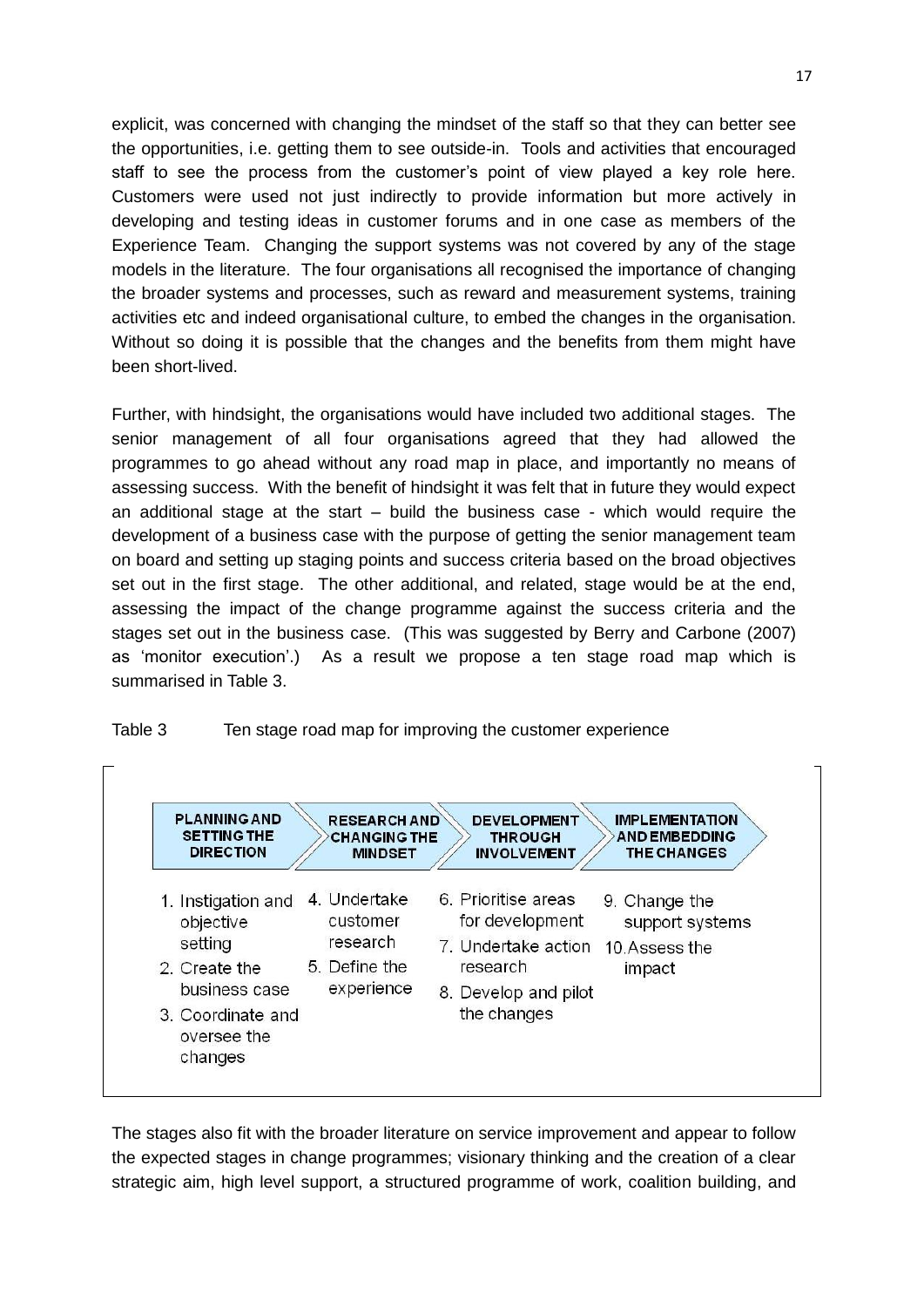achieving action including motivating people, using team activities, getting commitment and creating a feeling of ownership, using problem solving approaches and getting people to solve the problems for themselves (see for example Carnall 2007, Kotter 1988, 1995). Interestingly, the organisations did not have a well defined "change programme" at the start and none of them had laid out even the broad stages of this activity. However, some Experience Teams, at the end of the programme claimed they had road maps in mind at the start. This leads to the question – are change management programmes a normal intuitive management approach thus there is no need to have such a programme mapped out from the start? Maybe managers tend to follow, intuitively, a change management structure.

The literature also identified a range of tools that could be used to improve the customer experience including; focus groups, emotion mapping, process mapping, service transaction analysis, customer experience analysis, walk-through audits, journey mapping etc. It was clear that all of these tools were applied (in some form) by all of the organisations with emotion mapping being particularly powerful.

# **Conclusions**

This paper has attempted to respond to the call to help organisations systematically engineer their customer experiences. Its objective was to take a grounded approach to customer experience improvement and investigate how organisations actually go about designing and improving and their customer experiences.

This research has provided a number of important contributions to the literature. Firstly it has defined an experience and its difference to a service. Secondly it has provided some empirical support for the existing customer experience change models. Thirdly it has developed the existing stage models to provide a more detailed and underpinned ten stage road map. Fourthly, it has identified that the benefits for such change programmes are not simply about an improved experience for the customer (leading to enhanced loyally and competitive advantage etc) but also importantly, cost reduction and efficiency gains and also an improved experience for staff, i.e. the "triple bottom line".

There are also several contributions for practitioners. Firstly it has identified the critical importance of mindset change in customer experience design (see also Johnston 2008) and shown how some organisations have gone about achieving this. Secondly it has highlighted the importance of involving customers in the change programmes, not simply as providers of information but through active engagement in forums and panels and in one case direct involvement as part of the Experience Teams, indeed sometimes leading the teams. And thirdly and importantly, this study has provided a road map which organisations can use as a base for improving their customer experiences. It is also suggested that it is useful to have clear objectives in three areas: customer, staff and cost efficiency and use them to assess the benefits of improving the customer experience.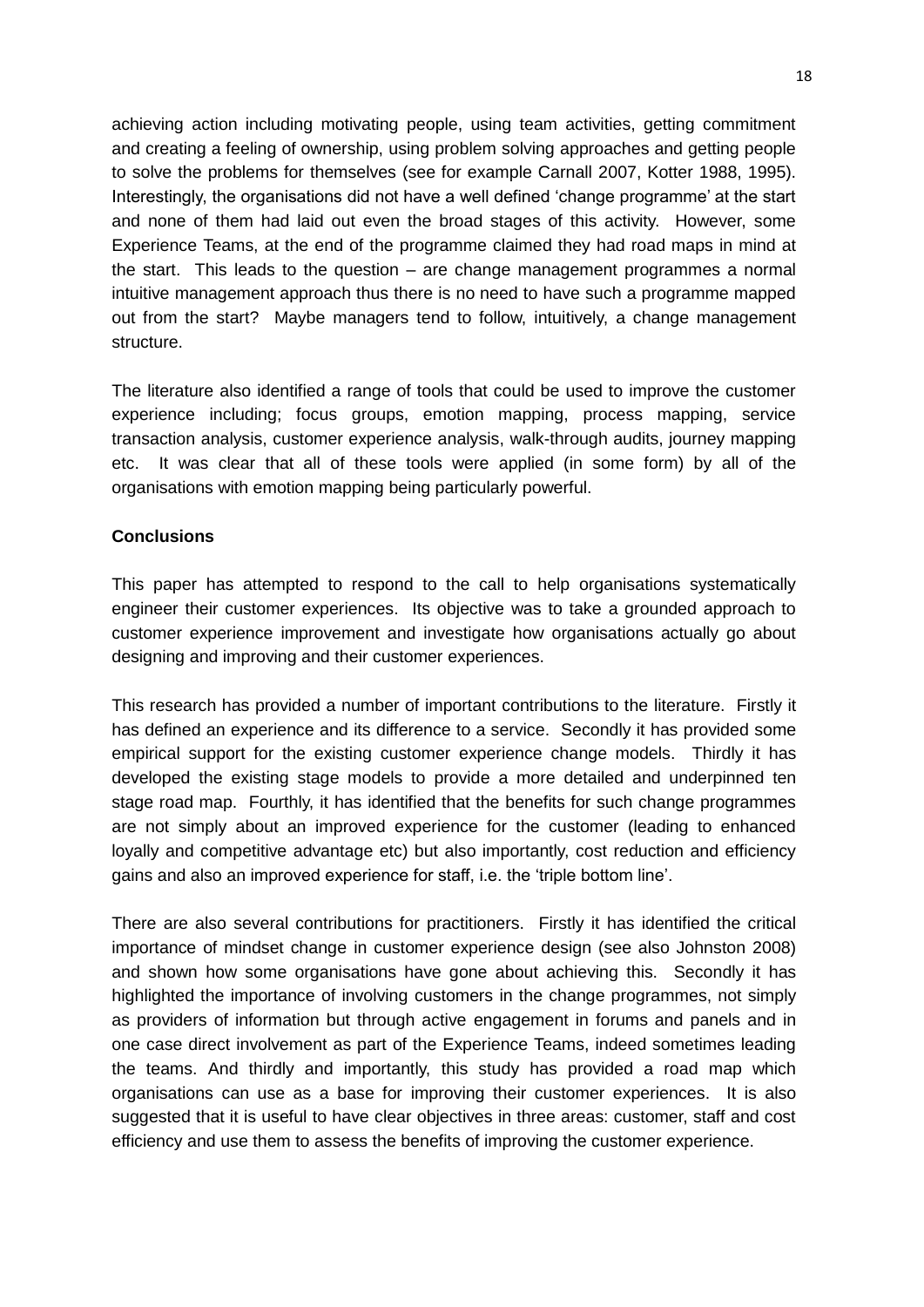This work has many limitations. While this research has followed four organisations over a period of about four years, there were only four organisations, and each was from a different sector. Furthermore the methodology was not based on any easily reproducible questionnaire but based on a range of activities including discussions, and internal and external reports. It would be therefore useful to create a more robust methodology for expanding this work into many other organisations to test the stages and also obtain more robust information on the real impacts of the changes. There are also many related topics that could be studied including the role of, and for service engineers, experience research and development and innovations in customer experiences.

## **References**

- Bate, P. and Robert, G. (2007). "Toward More user-Centric OD Lessons From the Field of Experience-Based Design and a Case Study." *The Journal of Applied Behavioral Science,* 41(1): 41-66.
- Berry, L. L. and Carbone, L. P. (2007). "Build Loyalty Through Experience Management." *Quality Progress* 40(9): 26-32.
- Bitner, M-J and Hubbert A,R., (1994), "Encounter Satisfaction Versus Overall Satisfaction Versus Service Quality: The Consumer"s Voice", in Rust, Roland .T. and Oliver Richard L., (eds), *Service Quality: New Directions in Theory and Practice*, Sage Publications, Thousand Oaks, USA, 72-94
- Bitner, M-J, (1992), "Servicescapes: The Impact of Physical Surroundings on Customers and Employees", *Journal of Marketing*, 56 (2) 57-71
- Brudney, JL., England, R.E., (1983), "Toward a Definition of the Coproduction Concept", *Public Administration Review***,** 43 (1), 59
- Carbone, L. P. and Haeckel, S. H. (1994). "Engineering Customer Experience." *Marketing Management* 3(3): 8-19.
- Carbone, L.P., (2004), *Clued In*, FT Prentice Hall, New Jersey

Carnall, C.A., (2007), *Managing Change in Organisations*, 5<sup>th</sup> ed, FT Prentice Hall, Harlow

- Chase, R.B., (1981) "The customer contact approach to services: theoretical bases and practical extensions", *Operations Research*, 29 (4)
- Coffman, J. and Stotz, D. (2007). How some banks turn clients into advocates, *American Banker.*
- Csikszentmihalyi, M., (2000), "The Costs and Benefits of Consuming", *Journal of Consumer Research*, 27 (2) 267-272
- Ding, D.X., Hu P.J., Verma R. and Wardell D.G., (2010), "The Impact of Service System Design and Flow Experience on Customer Satisfaction in Online Financial Services", Journal of Service Research, 13 (1) 96-110
- Easterby-Smith, M.,Thorpe R., Jackson P., and Lowe A., (2008), *Management Research: Theory and Practice*, 3rd edition, Sage
- Edvardsson, B., and Olsson J., (1996), "Key Concepts for New Service Development", *The Service Industries Journal*, 16 (2) 140-164
- Eiglier, P. and Langeard E., (1987), Servuction, McGraw Hill, Paris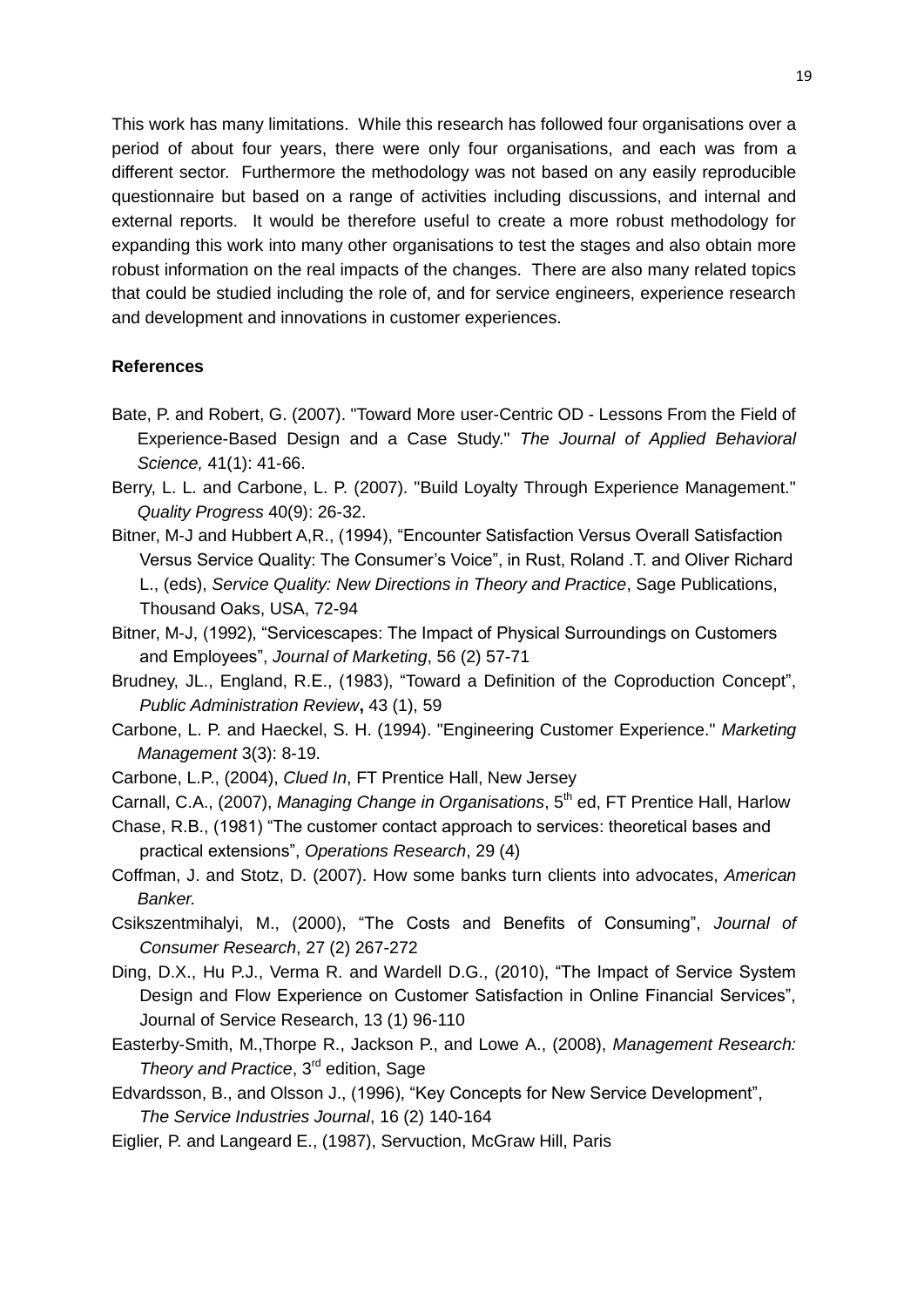- Eisenhardt, K.M., (1989), "Building Theories from Case Study Research", *Academy of Management Review*, 14 (4) 532-550
- Fitzsimmons, J. A. and Fitzsimmons, M. J. (1994). *Service Management for Competitive Advantage*. New York, McGraw-Hill.
- Flanagan, P., Johnston, R., and Talbot, D. (2005). "Customer confidence: the development of a "pre-experience" concept." *International Journal of Service Industry Management* 16(4): 373-384.
- Flynn, B.B., Sakakibara S., Schroeder R.G., Bates K.A., and Flynn E.J., (1990), "Empirical Research Methods in Operations Management", *Journal of Operations Management*, 9 (2) 250-284
- Goleman, D., (1996), *Emotional Intelligence*, Bloomsbury, London
- Grace, D. and O'Cass, A. (2004). "Examining service experiences and post-consumption evaluations." *Journal of Services M*arketing 18(6): 450-461.
- Gummesson, E., (2000), Qualitative Methods in Management Research,  $2^{nd}$  ed. Sage Publications Inc
- Gummesson, E., (1987), "The New Marketing Developing Long-term Interactive Relationships", *Long Range Planning*, 20 (4) 10-20
- H.M Government, (2007), *Service Transformation Agreement*, H.M. Treasury, HMSO, **Norwich**
- Haywood-Farmer, J., and Nollet J., (1991), *Services Plus: Effective Service Management*, Morin, Boucherville, Quebec
- Johnson, C. and Mathews, B. P. (1997). "The influence of experience on service expectations." *International Journal of Service Industry Management* 8(4): 290-305.
- Johnston, R. (1999). "Service transaction analysis: assessing and improving the customer's experience." *Managing Service Quality* 9(2): 102-109.
- Johnston, R. (2008). "Internal Service barriers, flows and assessment." *International Journal of Service Industry Management 1*9(2): 210-231.
- Johnston, R. and Clark, G. (2008). *Service Operations Management* 3rd Edition, Financial Times / Prentice Hall.
- Johnston, R., (1995), "The Determinants of Service Quality: Satisfiers and Dissatisfiers", *International Journal of Service Industry Management*, 6 (5) 53-71
- Johnston, R., and Bryan R., (1993), "Products and Services A Question of Visibility", *The Service Industries Journal*, 13 (3) 125-136
- Karlsson, C., (ed), (2009), *Researching Operations Management*, Routledge, New York
- Kotter, J. P., (1988), *The Leadership Factor*, Free Press, New York
- Kotter, J. P., (1995), "Leading Change: Why transformation efforts fail", *Harvard Business Review,* 73 (2) 59-67
- Liljander, V. and Strandvik, T. (1997). "Emotions in Service Satisfaction." *International Journal of Service Industry Management* 8(2): 148-160.
- Lusch, R.F., Vargo S.L., and O"Brien M., (2007), "Competing through service: Insights from service dominant logic", *Journal of Retailing*, 83 (1) 2-18
- Mascarenhas, O. A., Kesavan, R., and Bernacchi, M. (2006). "Lasting customer loyalty: a total customer experience approach." *Journal of Consumer Marketing* 23(7): 387-405.
- Meyer, C. and Schwager, A. (2007). "Understanding customer experience." Harvard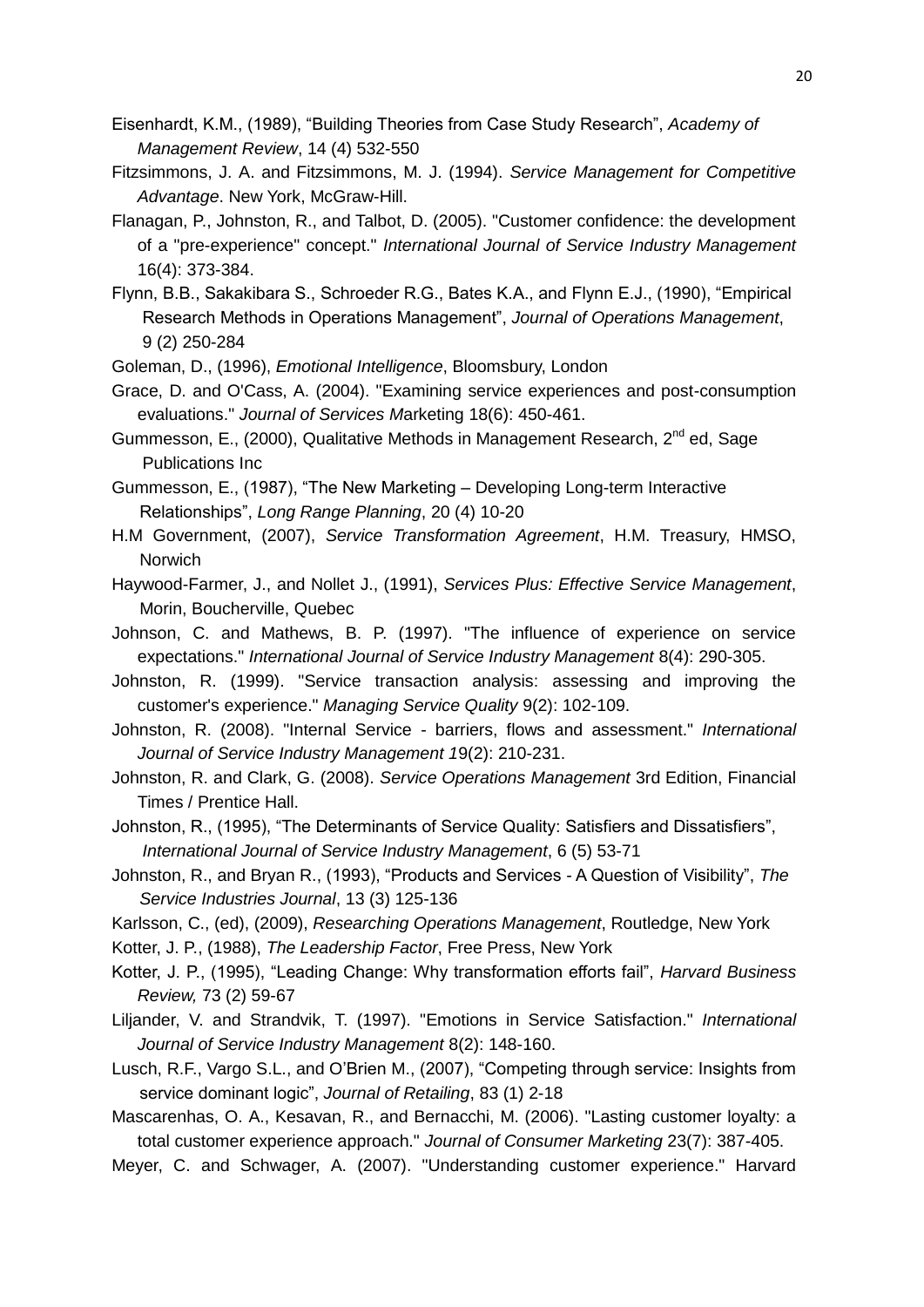Business Review 2007 (February): 117-126.

- Meyer, D. (2007). *Setting the Table*. New York, Harper Collins.
- Normann, R., (2000) *Service Management*, Wiley, 3<sup>rd</sup> ed, Chichester
- Oliver, R.L., (1997), *Satisfaction: A Behavioral Perspective on the Consumer*, McGraw Hill, New York
- Parasuraman, A, Zeithaml V.A., and Berry L.L., (1985), "A conceptual model of service quality and implications for future research", *Journal of Marketing*, 49 (Fall) 41-50
- Pickles, J., Hide, E., and Maher, L.. (2008). "Experience based design: a practical method of working with patients to redesign services." *Clinical Governance: An International Journal* 13 (1) 51-58
- Pine II, B. J. and Gilmore, J. H. (1998). "Welcome to the Experience Economy." *Harvard Business Review* 1998 (July-August): 97-105.
- Pine II, B. J. and Gilmore, J. H. (1999). *The Experience Economy: Work is Theatre and Every Business a Stage*. Cambridge, MA., Harvard Business School Press.
- Pinto, S.S., and Johnston R., (2004), "The object and nature of service specifications", in Edvardsson B., Gustafsson A., Brown S.W., and Johnston R., (eds), *Service Excellence in Management: Interdisciplinary Contributions*, Karlstad University, 2004, pp 487-496
- Prahalad, C. K. and Ramaswamy, V. (2004). *The Future of Competition - Co-Creating Unique Value with Customers*. Boston, Harvard Business School Press.
- Price, R. and Brodie, R. J. (2001). "Transforming a Public Service Organization From Inside out to Outside in." *Journal of Service Research* 4(1): 50-59.
- Pullman, M. E. and Gross, M. A. (2004). "Ability of Experience Design Elements to Elicit Emotions and Loyalty Behaviors." *Decision Science* 35(3): 551-578.
- Purves, D., Augustine G.J., Fitzpatrick D., Katz L.C., LaMantia A-S., and Williams S.M., (2001), Neuroscience, 2<sup>nd</sup> ed, Sinauer Associates, Sunderland, Massachesetts
- Sampson, S. E. (2005), *Understanding Service Businesses*, 2nd ed, Wiley
- Sampson, S. E. and Froehle C.M., (2006), Foundations and Implications of a Proposed Unified Services Theory, *Production and Operations Management*, 15 (2) 329 - 343
- Schmitt, B. H. (2003). *Customer Experience Management*. Hoboken, Wiley and Sons.
- Shaw, C. and Ivens, J. (2002). *Building Great Customer Experiences*. New York, Palgrave MacMillan.
- Slack, N., Chambers S., and Johnston R., (2010), *Operations Management*, 6th edition, FT Prentice Hall, Harlow
- Stauss, B. and Weinlich, B. (1997). "Process-oriented measurement of service quality Applying the sequential incident technique." *European Journal of Marketing* 31(1): 33- 55.
- Stuart, F. I. and Tax, S. (2004). "Toward and integrative approach to designing service experiences Lessons learned from the theatre." *Journal of Operations Management* 22: 609-627.
- Vargo, S.L. and Lusch R.F., (2004), "Evolving to a New Dominant Logic of Marketing", *Journal of Marketing*, 68 (1) 1-17
- Voss, C. A. (2003). "Rethinking paradigms of service service in a virtual environment." *International Journal of Operations & Production Management* 23(1): 88-104.